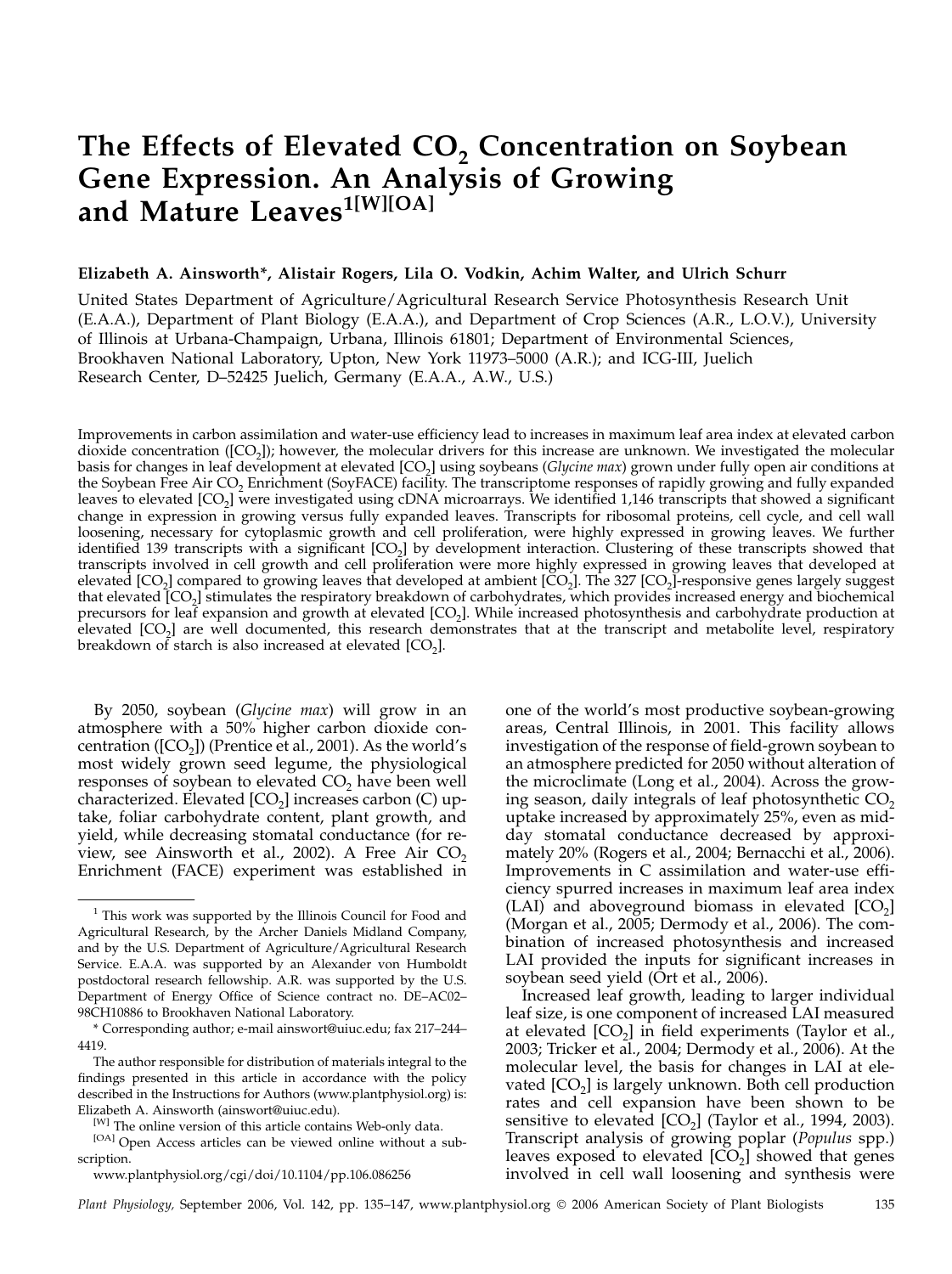

Figure 1. Design of the cDNA microarray experiment. Each doubleheaded arrow represents four microarrays per library, two biological replicates and two technical replicates. Each biological replicate included pooled RNA from six individual plants. A total of 96 microarrays were analyzed. Four treatments were compared: 1, T4 versus T6 in ambient  $[CO<sub>2</sub>]$  (T4A versus T6A); 2, T4 versus T6 in elevated  $[CO<sub>2</sub>]$  (T4E versus T6E); 3, T4 in ambient  $[CO_2]$  versus T4 in elevated  $[CO_2]$  (T4A versus T4E); 4, T6 in ambient  $[CO_2]$  versus T6 in elevated  $[CO_2]$  (T6A versus T6E).

up-regulated (Taylor et al., 2005; Druart et al., 2006). Therefore, at least in poplar, elevated  $[CO<sub>2</sub>]$  appears to stimulate or prolong expansion in leaves (Ferris et al., 2001; Taylor et al., 2003; Druart et al., 2006).

Leaf growth is a spatially and temporally dynamic process (for review, see Schurr et al., 2006). To understand the mechanisms controlling leaf growth in dicots, experiments must account for the spatial and diel variations in growth (Trainotti et al., 2004; Matsubara et al., 2005). Growing leaves do not expand at all times throughout the diel cycle, nor do they necessarily expand homogeneously. Tobacco (Nicotiana tabacum) leaves show a base-to-tip gradient in developmental stage of the tissue, and differential expression of genes in apical and basal tissues (Trainotti et al., 2004). While the functional maturation of dicot leaves has been described to progress with a base-to-tip gradient (Avery, 1933; Turgeon, 1989), recent experiments using digital image sequence processing revealed that some dicot species lack a base-to-tip gradient in relative expansion rates (Ainsworth et al., 2005; Matsubara et al., 2005). Prolonged cytoplasmic growth as opposed to vacuolated growth dominated leaf expansion in Populus deltoides, a species that lacks a base-to-tip gradient in leaf growth (Matsubara et al., 2005). Soybean also lacks a pronounced base-to-tip gradient in leaf growth rates (Ainsworth et al., 2005). Yet, soybean has a clear diel pattern of leaf expansion, with maximum rates occurring at night (Bunce, 1977; Ainsworth et al., 2005). How elevated  $[CO<sub>2</sub>]$  alters the dynamics of leaf expansion in soybean has not been examined to date. However, there is evidence in poplar species that altered carbohydrate status may change the fine-scale temporal and spatial patterns of growth in response to

The first objective of this research was to investigate molecular changes in growing and fully expanded soybean leaves developed at elevated  $[CO<sub>2</sub>]$  under fully open-air conditions. Research has shown that the response of soybean to elevated  $[CO<sub>2</sub>]$  in the field is less than predicted from chamber studies (Long et al., 2006). One approach for maximizing future production of soybean is to increase LAI and, therefore, the potential for C uptake. Thus, the other objectives of our study were to identify transcripts that control leaf growth and elongation, and to investigate how elevated  $[CO<sub>2</sub>]$  alters the expression of those transcripts. This research provides an overview of the soybean transcriptome response to elevated  $[CO<sub>2</sub>]$  in both fully expanded and growing leaves.

## RESULTS AND DISCUSSION

The transcriptome response of fully expanded trifoliate 4 (T4) and growing trifoliate 6 (T6) soybean leaves to elevated  $[CO<sub>2</sub>]$  was analyzed using cDNA microarrays (Fig. 1). On July 7, T4 leaflets were fully expanded and longer in elevated  $[CO<sub>2</sub>]$  compared to ambient  $[CO_2]$  (Fig. 2). T6 leaflets were growing with a relative increase in length of  $42\% \pm 6\%$  per day in both ambient and elevated  $[CO<sub>2</sub>]$  (Fig. 2). We were specifically interested in how elevated  $[CO<sub>2</sub>]$  alters genes related to leaf development, so samples were taken between 1 and 2 AM, which corresponded to the time of maximum leaf expansion rate (Ainsworth et al., 2005). Analysis of variance revealed 1,146 genes with different expression ( $P < 0.05$ ) in growing leaves compared to fully expanded leaves (Supplemental Table I), 139 transcripts with a significant  $CO<sub>2</sub> \times$  development interaction (Supplemental Table II), and 327 transcripts that responded to  $CO<sub>2</sub>$  (Supplemental Table



Figure 2. Increase in length of the fourth (T4, circles) and sixth (T6, triangles) trifoliate lateral leaflets grown at ambient (A; white symbols) and elevated (E; black symbols)  $[CO_2]$ . Samples for microarray analysis and leaf carbohydrates were taken on July 8, 2004, between 1 and 2 AM, when T4 leaflets were fully expanded and T6 leaflets were expanding in length at 42%  $\pm$  6% d<sup>-1</sup>.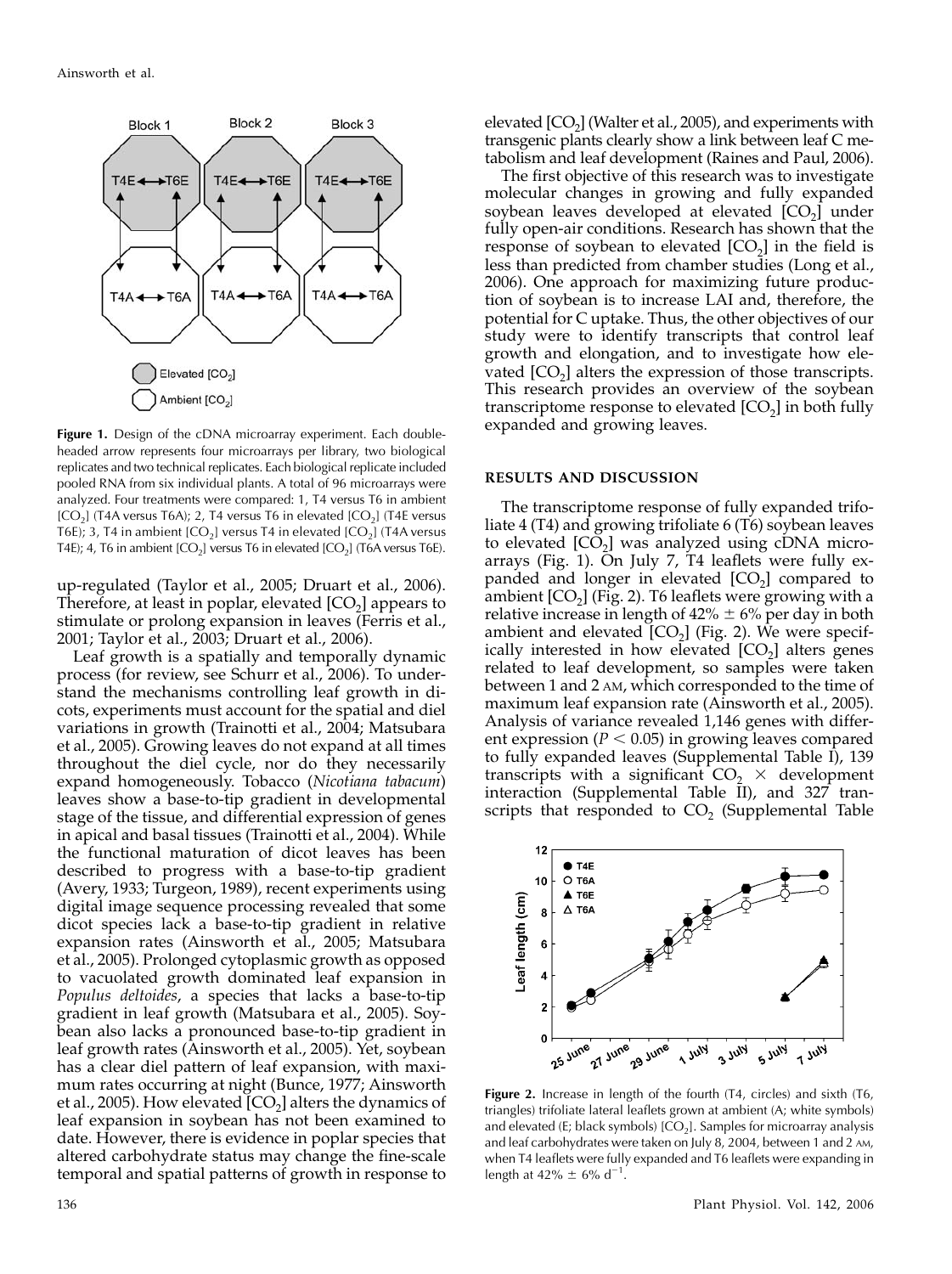III). The changes in transcript abundance were up to 3.5-fold in developmentally regulated transcripts (Table I) and up to 2-fold in transcripts regulated by  $[CO<sub>2</sub>]$  (Table II). This result is similar to results from two other FACE experiments where only small changes in transcript expression were detected at elevated  $[CO<sub>2</sub>]$ (Gupta et al., 2005; Taylor et al., 2005). This likely reflects the chronic nature of FACE treatment. In the FACE experiment, we analyzed transcript profiles of plants acclimated to an environmental change (a higher  $[CO<sub>2</sub>]$ ) rather than observing the response of gene expression to an acute change, e.g. an herbivore attack.

# Genes Associated with Leaf Development

Expression of 1,146 genes was significantly different in growing versus fully expanded leaves, irrespective of growth  $[CO<sub>2</sub>]$  (for a complete list of transcripts, see Supplemental Table I). A total of 178 transcripts, encoding genes for a wide variety of functions, showed 1.5 times lower gene expression in growing leaves compared to fully expanded leaves. This group included genes involved in secondary metabolism, transport, stress and metal handling, and major and minor carbohydrate metabolism. Notably, starch phosphorylase (Gm-r1088-8633), a glucan-metabolizing enzyme (Smith et al., 2005), was expressed at lower levels in growing leaves compared to fully expanded leaves  $(T6/T4 = 0.595)$ . This correlated with measured amounts of leaf carbohydrates (Fig. 3), where fully expanded, mature leaves had between 4 to 5 times the amount of starch as developing leaves (Fig. 3, C and D) and, therefore, more substrate for degradation.

A total of 132 transcripts showed at least 1.5 times higher expression in growing leaves and, therefore, represent our best estimates of control points of leaf

We report a description based on matching BLASTX hits from sequences of both the 3' and 5' ends of each clone unless only the 5' information is available (5'), relative expression in growing (T6) versus fully expanded leaves (T4), and results of the statistical analysis (F, P). The entire list of 1,146 genes that were differentially expressed between growing and fully expanded leaves is provided in Supplemental Table I.

| Clone ID      | Description                                               | T6/T4 | F     | $\boldsymbol{P}$ |
|---------------|-----------------------------------------------------------|-------|-------|------------------|
| Gm-r1070-3452 | Ribosomal protein L35 (Arabidopsis thaliana)              | 1.505 | 12.85 | 0.01158          |
| Gm-r1088-5863 | Ribosomal protein (Petunia x hybrida)                     | 1.508 | 18.25 | 0.00272          |
| Gm-r1088-5173 | 40s ribosomal protein S23 (Euphorbia esula)               | 1.509 | 18.56 | 0.00259          |
| Gm-r1070-8126 | Putative ribosomal protein (Capsicum annuum)              | 1.514 | 21.67 | 0.00349          |
| Gm-r1070-8058 | ADP-ribosylation factor (Hyacinthus orientalis)           | 1.516 | 15.86 | 0.00726          |
| Gm-r1070-1257 | 60S ribosomal protein L7A (A. thaliana)                   | 1.521 | 18.69 | 0.00497          |
| Gm-r1070-8966 | Putative histone H2A protein (Oryza sativa)               | 1.525 | 20.58 | 0.00395          |
| Gm-r1088-6691 | Ribosomal protein L36 (Triticum aestivum)                 | 1.528 | 27.57 | 0.00077          |
| Gm-r1070-7448 | $\alpha$ -Expansin 3 (Cicer arietinum)                    | 1.532 | 9.93  | 0.01979          |
| Gm-r1070-7790 | Putative 60S ribosomal protein L10A (RPL10aC) (O. sativa) | 1.538 | 18.35 | 0.00519          |
| Gm-r1088-4318 | Histone H2B (C. arietinum)                                | 1.541 | 20.91 | 0.00182          |
| Gm-r1070-8158 | Ribosomal protein L14-like protein (A. thaliana)          | 1.576 | 9.41  | 0.02203          |
| Gm-r1070-4867 | 30S ribosomal protein S16-like (O. sativa)                | 1.580 | 13.66 | 0.01013          |
| Gm-r1070-3909 | Ribosomal protein L11, putative (A. thaliana)             | 1.586 | 17.14 | 0.00608          |
| Gm-r1088-164  | Putative 40S ribosomal protein (O. sativa)                | 1.590 | 26.71 | 0.00086          |
| Gm-r1070-970  | Histone H2A (E. esula)                                    | 1.624 | 7.12  | 0.03709          |
| Gm-r1070-3576 | Ribosomal protein L37 (soybean)                           | 1.628 | 12.90 | 0.01149          |
| Gm-r1088-7068 | 60S ribosomal protein L13E (Picea abies)                  | 1.639 | 7.67  | 0.02431          |
| Gm-r1070-5626 | Putative ribosomal protein L19 (O. sativa)                | 1.641 | 22.99 | 0.00302          |
| Gm-r1088-4541 | Tubulin family protein (A. thaliana)                      | 1.646 | 10.33 | 0.01236          |
| Gm-r1088-7215 | Ribosomal protein L15 (P. x hybrida)                      | 1.653 | 11.23 | 0.01007          |
| Gm-r1070-8151 | 40S ribosomal protein S21, putative (O. sativa)           | 1.655 | 54.66 | 0.00031          |
| Gm-r1070-8751 | Ribosomal protein L29 (Panax ginseng)                     | 1.660 | 45.72 | 0.00051          |
| Gm-r1070-7659 | $\alpha$ -Tubulin (Gossypium hirsutum)                    | 1.683 | 14.48 | 0.00891          |
| Gm-r1070-8444 | Ribosomal protein S26 (Pisum sativum)                     | 1.685 | 17.01 | 0.00619          |
| Gm-r1070-4817 | 60S ribosomal protein L7 (A. thaliana)                    | 1.703 | 31.44 | 0.00137          |
| Gm-r1088-4320 | Histone H2B1 (G. hirsutum)                                | 1.711 | 6.22  | 0.03727          |
| Gm-r1070-9008 | 40S ribosomal protein S25 (soybean)                       | 1.740 | 14.28 | 0.00919          |
| Gm-r1070-8414 | 40S ribosomal protein S14                                 | 1.760 | 33.04 | 0.00121          |
| Gm-r1070-8326 | Histone H2B-3 (Lycopersicon esculentum)                   | 1.780 | 17.70 | 0.00564          |
| Gm-r1070-3758 | Ribosomal protein small subunit 28 (Helianthus annuus)    | 1.801 | 26.41 | 0.00214          |
| Gm-r1088-7080 | 60S ribosomal protein L34 (Solanum demissum)              | 1.820 | 11.78 | 0.00893          |
| Gm-r1070-5890 | 40S ribosome protein S7 (Avicennia marina)                | 1.843 | 34.44 | 0.00108          |
| Gm-r1070-7481 | Putative cytoplasmic ribosomal protein S15a (A. thaliana) | 1.862 | 10.00 | 0.01950          |
| Gm-r1070-8254 | Acidic ribosomal protein (H. orientalis)                  | 1.908 | 21.80 | 0.00343          |
| Gm-r1070-5505 | Expansin (Pyrus communis)                                 | 1.941 | 6.12  | 0.04814          |
| Gm-r1070-8979 | Acidic ribosomal protein P0 (soybean)                     | 2.041 | 7.42  | 0.03447          |
| Gm-r1070-9002 | 40S ribosomal protein S20-like protein (A. thaliana)      | 2.416 | 27.29 | 0.00197          |

Table I. Selection of 38 genes that were differentially expressed between growing and fully expanded leaves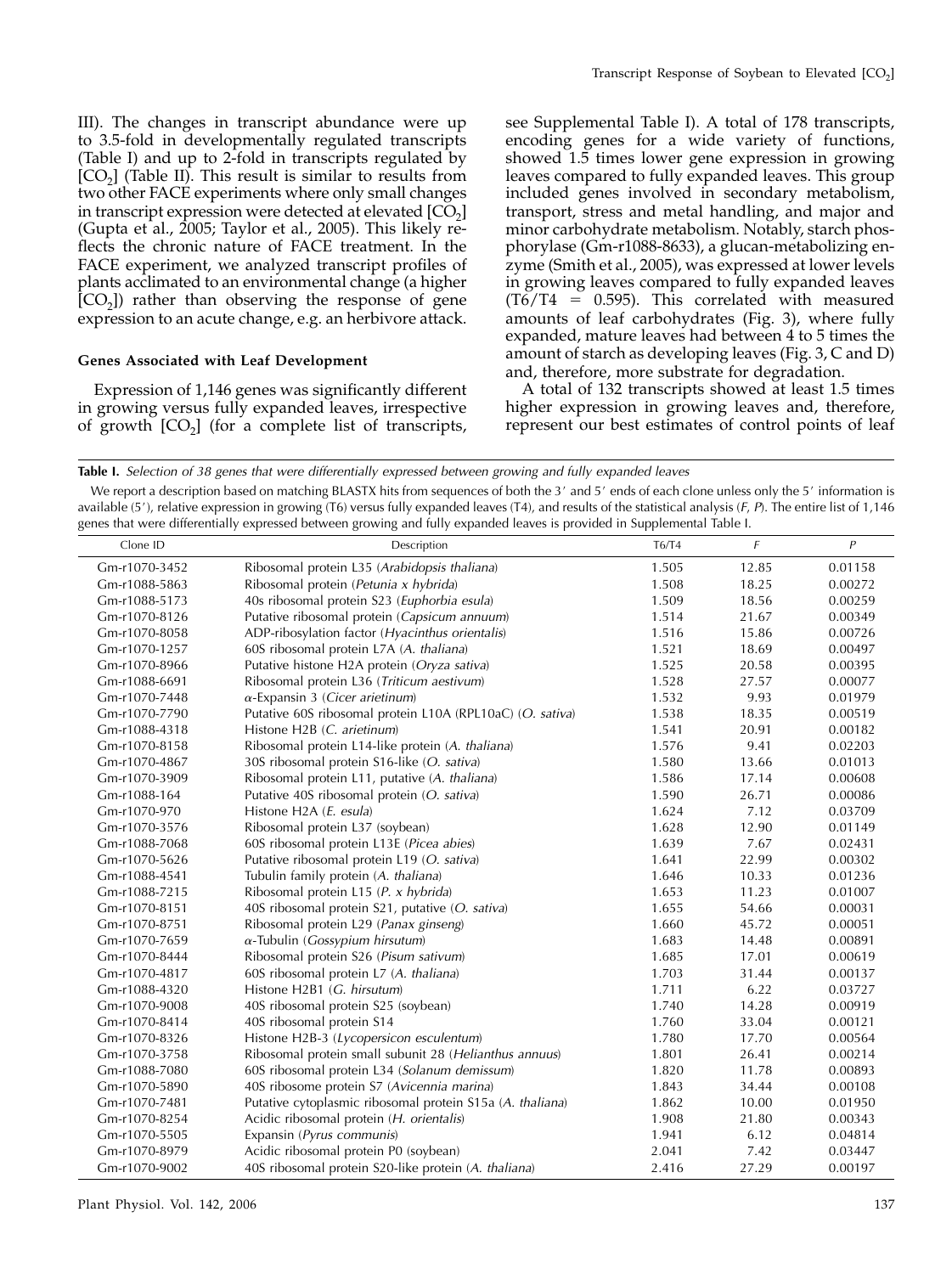Table II. Selection of 85 genes that were differentially expressed between ambient and elevated  $[CO<sub>2</sub>]$ 

We report a description based on matching BLASTX hits from sequences of both the 3' and 5' ends of each clone unless only the 5' information is available (5'), relative expression in elevated  $[CO_2]/\{E/A\}$ , and results of the statistical analysis (F, P). The numbers in the final column refer to the transcripts illustrated in Figure 6. The entire list of 327 genes that were differentially expressed between ambient and elevated [CO<sub>2</sub>] is provided in Supplemental Table III.

| Clone ID                       | Description                                                                             | E/A            | F              | P                                    | Figure 6            |
|--------------------------------|-----------------------------------------------------------------------------------------|----------------|----------------|--------------------------------------|---------------------|
| C Metabolism                   |                                                                                         |                |                |                                      |                     |
| Gm-r1070-5613                  | $\beta$ -Amylase (soybean)                                                              | 1.434          | 15.39          | 0.0078                               | 1                   |
| Gm-r1070-7748                  | Granule-bound starch synthase Ib precursor                                              | 1.829          | 10.60          | 0.0173                               |                     |
|                                | (Phaseolus vulgaris)                                                                    |                |                |                                      |                     |
| Gm-r1070-5070                  | $\beta$ -Amylase (soybean)                                                              | 1.360          | 16.41          | 0.0067                               | $\overline{2}$      |
| Gm-r1070-8759                  | Chain A, crystal structure of soybean $\beta$ -amylase                                  | 1.313          | 14.97          | 0.0083                               | 3                   |
|                                | mutant (M51t)                                                                           |                |                |                                      |                     |
| Gm-r1070-8484                  | Chain A, crystal structure of soybean $\beta$ -amylase                                  | 1.401          | 11.88          | 0.0137                               | 3                   |
|                                | mutant (M51t)                                                                           |                |                |                                      |                     |
| Gm-r1088-4020                  | myo-Inositol-1-P synthase (soybean)<br>Inositol-3-P synthase (soybean)                  | 1.668<br>1.714 | 6.21           | 0.0375<br>0.0382                     | $\overline{4}$<br>5 |
| Gm-r1070-5201<br>Gm-r1088-2682 | $\alpha$ -Galactosidase preproprotein (Cyamopsis tetragonoloba)                         | 1.476          | 7.01<br>5.85   | 0.0419                               |                     |
| Gm-r1070-6564                  | Phosphofructokinase (Medicago truncatula)                                               | 1.241          | 13.13          | 0.0111                               | 6                   |
| Gm-r1070-4852                  | Glyceraldehyde-3-P dehydrogenase (Solanum                                               | 1.244          | 11.27          | 0.0153                               | 7                   |
|                                | tuberosum)                                                                              |                |                |                                      |                     |
| Gm-r1070-7510                  | Phosphoglycerate mutase (Ricinus communis)                                              | 1.352          | 10.75          | 0.0169                               | 8                   |
| Gm-r1070-6442                  | Enolase, isoform 2 (Hevea brasiliensis)                                                 | 1.214          | 10.73          | 0.0169                               | 9                   |
| Gm-r1070-5429                  | Cytosolic phosphoglycerate kinase (Pisum sativum)                                       | 1.142          | 10.60          | 0.0173                               | 10                  |
| Gm-r1088-3248                  | Plastidial phosphoglucomutase (P. sativum)                                              | 1.901          | 6.49           | 0.0343                               | 11                  |
| Gm-r1070-7756                  | Putative pyruvate dehydrogenase E1 $\beta$ -subunit                                     | 1.322          | 7.03           | 0.0379                               | 12                  |
|                                | (Oryza sativa)                                                                          |                |                |                                      |                     |
| Gm-r1070-7077                  | Phosphogluconate dehydrogenase (decarboxylating)                                        | 1.454          | 6.54           | 0.0338                               | 13                  |
| Mitochondrial e-Transport      | (EC 1.1.1.44)                                                                           |                |                |                                      |                     |
| Gm-r1070-6065                  | Hydrogen-transporting ATPase, rotational mechanism                                      | 1.198          | 6.16           | 0.0476                               |                     |
|                                | (Arabidopsis thaliana)                                                                  |                |                |                                      |                     |
| Gm-r1070-4318                  | F1-ATP synthase δ-subunit (Ipomoea batatas)                                             | 1.168          | 6.08           | 0.0488                               |                     |
| Cell Wall Metabolism           |                                                                                         |                |                |                                      |                     |
| Gm-r1070-5796                  | Putative NAD-dependent epimerase (A. thaliana)                                          | 1.268          | 18.47          | 0.0051                               | 14                  |
| Gm-r1070-6616                  | Cellulose synthase (EC 2.4.1.-) catalytic chain celA2                                   | 1.346          | 8.64           | 0.0260                               | 15                  |
| Gm-r1070-4646                  | UDP-D-apiose/UDP-D-Xyl synthase (A. thaliana)                                           | 1.303          | 8.61           | 0.0261                               | 16                  |
| Lipid Metabolism               |                                                                                         |                |                |                                      |                     |
| Gm-r1070-9006                  | Palmitoyl-acyl carrier protein thioesterase                                             | 1.308          | 18.55          | 0.0051                               | 17                  |
| Gm-r1070-7584                  | (Gossypium hirsutum)<br>Enoyl-ACP reductase (tobacco)                                   | 1.263          | 7.71           | 0.0321                               | 18                  |
| Gm-r1070-3469                  | Omega-3 fatty acid desaturase (EC 1.14.99.-) GMD                                        | 1.145          | 7.02           | 0.0380                               |                     |
| Gm-r1070-5787                  | Microsomal omega-3 fatty acid desaturase (soybean)                                      | 1.348          | 6.82           | 0.0400                               |                     |
| Gm-r1070-5473                  | Acyl-CoA thioesterase (A. thaliana)                                                     | 1.244          | 6.27           | 0.0462                               |                     |
| N Metabolism                   |                                                                                         |                |                |                                      |                     |
| Gm-r1070-5797                  | P-protein precursor (S. tuberosum)                                                      | 1.417          | 15.94          | 0.0072                               |                     |
| Gm-r1070-9038                  | Putative urease accessory protein G (O. sativa                                          | 1.167          | 7.46           | 0.0342                               |                     |
|                                | [japonica cultivar group])                                                              |                |                |                                      |                     |
| Gm-r1088-2099                  | Indole-3-glycerol phosphate synthase (A. thaliana)                                      | 1.409          | 5.49           | 0.0472                               | 19                  |
| Gm-r1070-6244                  | Gln synthetase precursor (soybean)                                                      | 1.328          | 8.98           | 0.0241                               | 20                  |
| Transport                      |                                                                                         |                |                |                                      |                     |
| Gm-r1070-2965                  | Ca2+/H+-exchanging protein (Vigna radiata)                                              | 1.373          | 51.02          | 0.0004                               |                     |
| Gm-r1070-5393                  | Ca2+/H+-exchanging protein (V. radiata)<br>Vacuolar H+-ATPase B subunit (Citrus unshiu) | 1.616<br>1.424 | 40.58<br>27.29 | 0.0007                               |                     |
| Gm-r1070-5594<br>Gm-r1088-3648 | Aquaporin (Vitis vinifera)                                                              | 1.998          | 9.82           | 0.0020<br>0.0139                     |                     |
| Gm-r1070-5792                  | Vacuolar ATPase subunit E (Phaseolus acutifolius)                                       | 1.294          | 10.96          | 0.0162                               |                     |
| Gm-r1070-2941                  | Vacuolar H+-ATPase c subunit (C. unshiu)                                                | 1.339          | 10.53          | 0.0176                               |                     |
| Gm-r1070-6113                  | Putative nitrate transporter NRT1-3 (soybean)                                           | 1.734          | 8.90           | 0.0245                               | 21                  |
| Gm-r1070-4599                  | Putative nitrate transporter NRT1-3 (soybean)                                           | 1.259          | 6.73           | 0.0410                               | 21                  |
| Gm-r1070-8647                  | Core protein (P. sativum)                                                               | 1.222          | 6.71           | 0.0412                               |                     |
| Gm-r1088-1920                  | ADP, ATP carrier-like protein (A. thaliana)                                             | 1.600          | 5.75           | 0.0433                               |                     |
| Gm-r1088-2089                  | Cation diffusion facilitator 9 (Stylosanthes hamata)                                    | 1.349          | 5.36           | 0.0494                               |                     |
| Gm-r1088-1149                  | Outer envelope protein (P. sativum)                                                     | 1.390          | 5.35           | 0.0494                               |                     |
|                                |                                                                                         |                |                | (Table continues on following page.) |                     |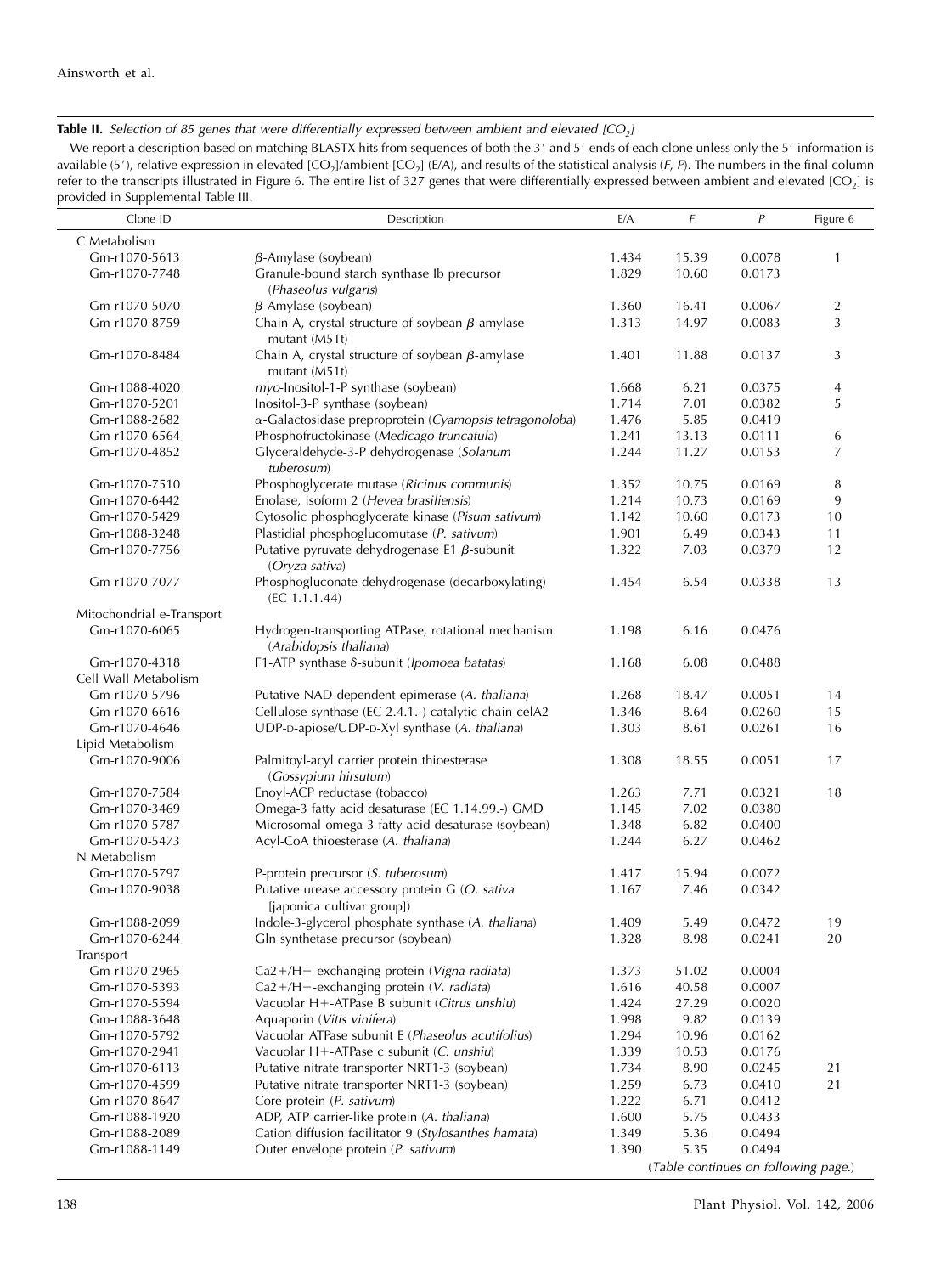| Table II. (Continued from previous page.) |                                                                                 |       |       |                |          |
|-------------------------------------------|---------------------------------------------------------------------------------|-------|-------|----------------|----------|
| Clone ID                                  | Description                                                                     | E/A   | F     | $\overline{P}$ | Figure 6 |
| Hormone Metabolism                        |                                                                                 |       |       |                |          |
| Gm-r1070-6109                             | Lipoxygenase (P. vulgaris)                                                      | 1.293 | 25.18 | 0.0024         |          |
| Gm-r1070-8913                             | Auxin response factor-like protein (Mangifera<br><i>indica</i> )                | 1.376 | 15.32 | 0.0079         |          |
| Gm-r1070-5659                             | Response reactor 4 (A. thaliana)                                                | 1.215 | 7.72  | 0.0321         |          |
| Secondary Metabolism                      |                                                                                 |       |       |                |          |
| Gm-r1070-1714                             | Homogentisate phytylprenyltransferase (soybean)                                 | 1.224 | 14.87 | 0.0084         |          |
| Gm-r1070-3733                             | 1-Deoxy-D-xylulose 5-P reductoisomerase<br>(Pueraria montana)                   | 1.347 | 9.01  | 0.0240         | 22       |
| Gm-r1070-3522                             | Putative caffeic acid methyl transferase (Arachis<br>hypogaea)                  | 1.327 | 8.15  | 0.0290         | 23       |
| Gm-r1070-8296                             | Putative cinnamoyl-CoA reductase (Solanum<br>demissum)                          | 1.439 | 7.62  | 0.0328         | 24       |
| RNA Regulation of Transcription           |                                                                                 |       |       |                |          |
| Gm-r1070-5468                             | MYB transcription factor (A. thaliana)                                          | 1.282 | 43.60 | 0.0006         |          |
| Gm-r1070-8564                             | mRNA-binding protein precursor (tobacco)                                        | 1.316 | 24.43 | 0.0026         |          |
| Gm-r1070-7770                             | DNA-binding protein (A. thaliana)                                               | 1.218 | 17.97 | 0.0054         |          |
| Gm-r1070-6997                             | Remorin (S. tuberosum)                                                          | 1.389 | 13.30 | 0.0107         |          |
| Gm-r1070-7595                             | LHY protein (P. vulgaris)                                                       | 1.287 | 11.64 | 0.0143         |          |
| Gm-r1070-6170                             | NAM-like protein (Prunus persica) (5')                                          | 1.272 | 11.64 | 0.0143         |          |
| Gm-r1088-2878                             | bZIP DNA-binding protein (Antirrhinum majus)                                    | 1.643 | 8.12  | 0.0215         |          |
| Gm-r1070-4141                             | SEU3B protein (A. majus)                                                        | 1.370 | 9.40  | 0.0221         |          |
| Gm-r1070-4704                             | Double WRKY-type transfactor (S. tuberosum)                                     | 1.389 | 8.38  | 0.0275         |          |
| Gm-r1070-8883                             | Nucleoid DNA-binding-like protein (A. thaliana)                                 | 1.173 | 8.30  | 0.0280         |          |
| Gm-r1070-1976                             | DNA-binding protein 4 (tobacco) (5')                                            | 1.340 | 8.24  | 0.0284         |          |
| Gm-r1070-7398                             | Putative RING zinc-finger protein (A. thaliana)                                 | 1.162 | 7.60  | 0.0330         |          |
| Gm-r1070-7935                             | Dc3 promoter-binding factor-3 (Helianthus<br>annuus)                            | 1.228 | 7.38  | 0.0348         |          |
| Gm-r1070-6989                             | Nucleic acid-binding/transcription factor<br>(A. thaliana)                      | 1.276 | 7.06  | 0.0377         |          |
| Gm-r1070-5991                             | Putative AP2-binding protein (Jatropha curcas)                                  | 1.139 | 6.74  | 0.0409         |          |
| Gm-r1070-8292                             | Homeodomain-Leu zipper protein 56 (soybean)                                     | 1.355 | 6.41  | 0.0445         |          |
| Gm-r1070-3954                             | MYB family transcription factor (A. thaliana)                                   | 1.237 | 6.41  | 0.0446         |          |
| Gm-r1070-7416                             | LEC1-like protein (Phaseolus coccineus)                                         | 1.136 | 6.36  | 0.0452         |          |
| Gm-r1070-8125                             | HMG-1-like protein gene (soybean)                                               | 1.263 | 6.32  | 0.0456         |          |
| Gm-r1070-6056                             | BEL1-related homeotic protein 29 (S. tuberosum)                                 | 1.225 | 6.25  | 0.0465         |          |
| Protein Degradation                       |                                                                                 |       |       |                |          |
| Gm-r1070-7908                             | Probable aminopeptidase F24D7.4 (imported)<br>(A. thaliana)                     | 1.516 | 41.24 | 0.0007         |          |
| Gm-r1070-5823                             | Ubiquitin-specific protease 16 (A. thaliana)                                    | 1.244 | 13.62 | 0.0102         |          |
| Gm-r1070-8169                             | Skp1 (Medicago sativa)                                                          | 1.315 | 10.24 | 0.0186         |          |
| Gm-r1070-8143                             | Pentameric polyubiquitin                                                        | 1.287 | 9.91  | 0.0199         |          |
| Gm-r1070-3489                             | Cullin 1C (tobacco)                                                             | 1.304 | 9.85  | 0.0201         |          |
| Gm-r1070-5188                             | Subtilisin-like protease C1 (soybean)                                           | 1.418 | 9.21  | 0.0229         |          |
| Gm-r1070-3592                             | Cys proteinase (soybean)                                                        | 1.536 | 8.71  | 0.0256         |          |
| Gm-r1070-4236                             | Cys proteinase (soybean)                                                        | 1.250 | 8.19  | 0.0287         |          |
| Gm-r1070-8885                             | Aspartyl protease family protein (A. thaliana)                                  | 1.192 | 7.72  | 0.0321         |          |
| Gm-r1070-4830                             | Peptidase C1A, papain; Somatotropin hormone<br>(M. truncatula)                  | 1.223 | 7.61  | 0.0329         |          |
| Gm-r1070-6672                             | hyuC-like protein (A. thaliana)                                                 | 1.235 | 7.29  | 0.0356         |          |
| Gm-r1088-4646                             | Ubiquitin-conjugating enzyme E2<br>(Gossypium raimondii)                        | 1.116 | 6.33  | 0.0360         |          |
| Gm-r1088-1518                             | Metal-dependent hydrolase-like protein<br>(O. sativa [japonica cultivar group]) | 1.338 | 6.22  | 0.0373         |          |
| Gm-r1070-5742                             | Putative PRT1 protein (A. thaliana)                                             | 1.227 | 7.01  | 0.0381         |          |
| Gm-r1070-5457                             | Peptidase (A. thaliana)                                                         | 1.258 | 6.99  | 0.0384         |          |
| Gm-r1070-8504                             | Proteasome subunit $\alpha$ type 3                                              | 1.187 | 6.39  | 0.0448         |          |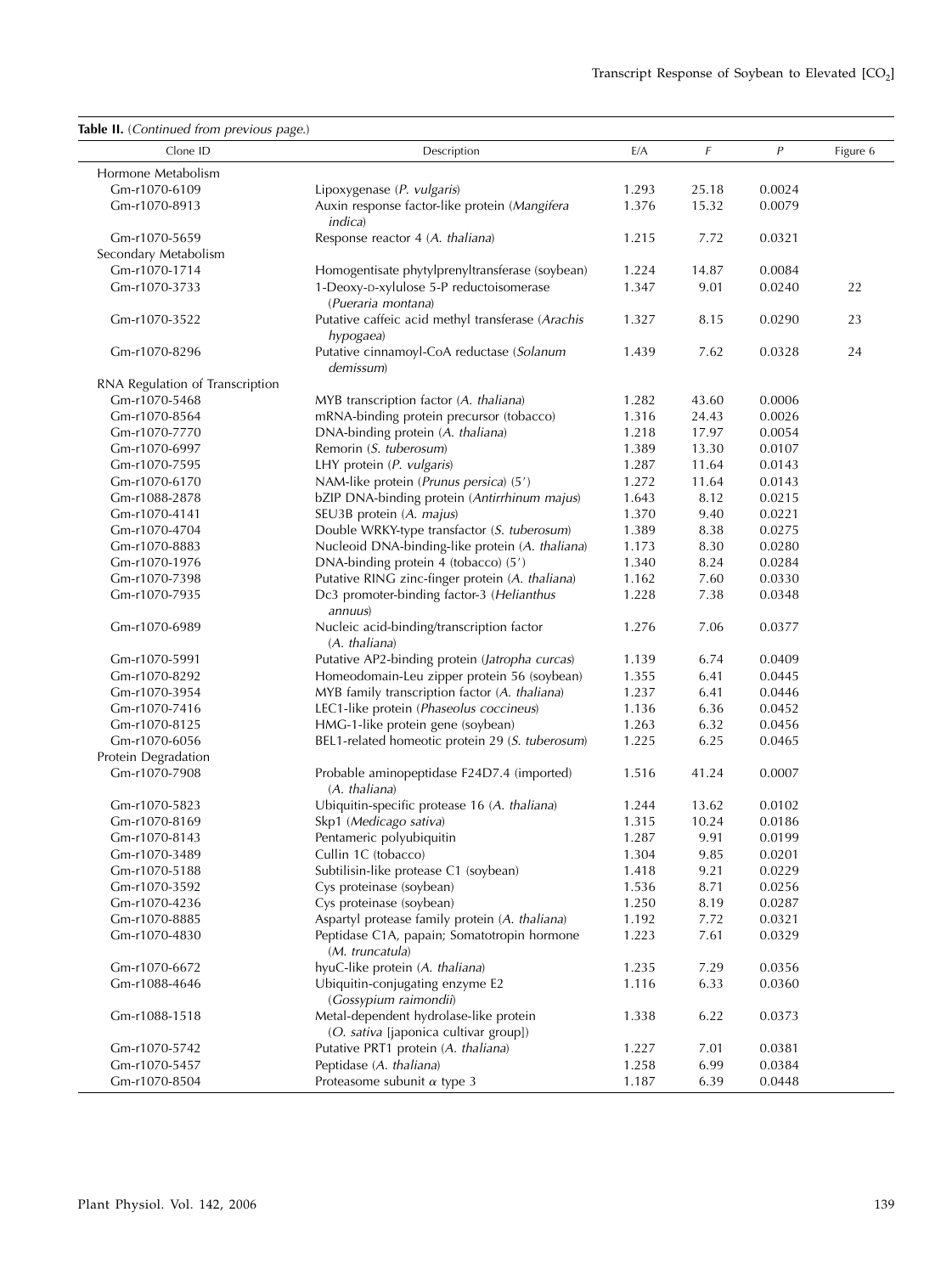Figure 3. Leaf level contents of soluble carbohydrates (Suc, Glc, Fru; A and B) and starch (C and D) in fully expanded (T4) and growing (T6) leaves in ambient (A) and elevated (E)  $[CO<sub>2</sub>]$ . Leaves were sampled at dusk on July 7, 2004 (A and C), and between 1 and 2 AM on July 8, 2004 (B and D). At dusk, there was a significant buildup of carbohydrates in mature leaves grown at elevated  $[CO<sub>2</sub>]$  ( $P < 0.05$ ), but there was no significant effect of  $[CO<sub>2</sub>]$  treatment on soluble carbohydrates or starch ( $P > 0.05$ ) in the middle of the night. There was a highly significant effect of development on both carbohydrate pools  $(P < 0.001)$ .



expansion. The major family of genes that were highly expressed in growing tissues included ribosomal proteins (Table I). Some cell-cycle genes (histones) and cell wall-loosening genes (expansins) were also included in this group (Table I). Tubulin genes, necessary for regulating the direction of diffuse growth in plants (Abe et al., 2004), were also highly expressed in growing tissues (Table I). The T6 soybean leaflets in this experiment were expanding rapidly (Fig. 2). It is likely that this expansion was due to cytoplasmic growth and cell proliferation, which require significant ribosome biosynthesis (Sugimoto-Shirasu and Roberts, 2003). These findings are supported by previous work with poplar that highlighted up-regulation of ribosome biosynthesis as the primary process underlying nocturnal variations in leaf growth (Matsubara et al., 2005).

## $CO<sub>2</sub>$   $\times$  Development Interaction

We identified 139 transcripts with a  $CO<sub>2</sub> \times$  development interaction ( $P < 0.05$ ). These were of particular interest because they represent potential genes involved in growth that may be altered by  $[CO<sub>2</sub>]$  treatments. These transcripts were clustered into four groups using k-means clustering (Saeed et al., 2003). The first cluster of 32 transcripts showed lower expression in developing leaves grown at ambient  $[CO<sub>2</sub>]$ (T6A) compared to developing leaves grown at elevated  $[CO<sub>2</sub>]$  (T6E; i.e. T6A/T6E < 1), higher expression in fully expanded leaves grown at ambient  $[CO<sub>2</sub>]$ (T4A) compared to developing leaves at ambient [CO<sub>2</sub>] (T6A; i.e. T4A/T6A  $>$  1), and no change in other comparisons (Fig. 4A). These transcripts included DAG (Gm-r1070-6478), a gene involved in chloroplast development and leaf palisade differenti-

ation (Chatterjee et al., 1996), and a putative Mob-1 like protein, which likely functions in cell proliferation (Citterio et al., 2006). Some transcription factors and DNA-binding proteins were also included in this cluster (Fig. 4A). This provides some evidence that cell proliferation and development are increased in growing leaves at elevated  $[CO<sub>2</sub>]$  compared to growing leaves at ambient  $[CO<sub>2</sub>]$ .

The second cluster contained transcripts with lower expression in T4E compared to T6E (Fig. 4B) and rather subtle changes in other comparisons. This group contained a number of ribosomal proteins (Gm-r1070- 3758, Gm-r1070-6640, Gm-r1070-8751, Gm-r1070-3694) involved in protein synthesis, as well as a binding protein (BiP; Gm-r1070-7989), a highly conserved endoplasmic-reticulum luminal protein that functions as a molecular chaperone (Kalinski et al., 1995). Other genes involved in transcription and regulation of transcription were clustered in this group, lending further evidence to increased levels of cell proliferation and development in young leaves exposed to elevated  $|CO<sub>2</sub>|$ .

The third cluster included 43 transcripts that showed higher expression in T4E compared to T6E (Fig. 4C). This cluster included genes with a wide range of functions, including amino acid synthesis and transport, carbohydrate and cell wall metabolism, protein degradation, redox, and stress response (Fig. 4C). The fourth cluster included 23 genes that showed lower expression in T4A compared to both T4E and T6A (Fig. 4D), including two genes involved in cell wall metabolism, a putative NAD-dependent epimerase and a glycosyl hydrolase family 17 protein (Gm-r1070-5796 and Gm-r1070-767). Glycosyl hydrolase family 17 proteins hydrolyze 1,3-β-glucan polysaccharides in the cell wall matrix and are involved in many stages of plant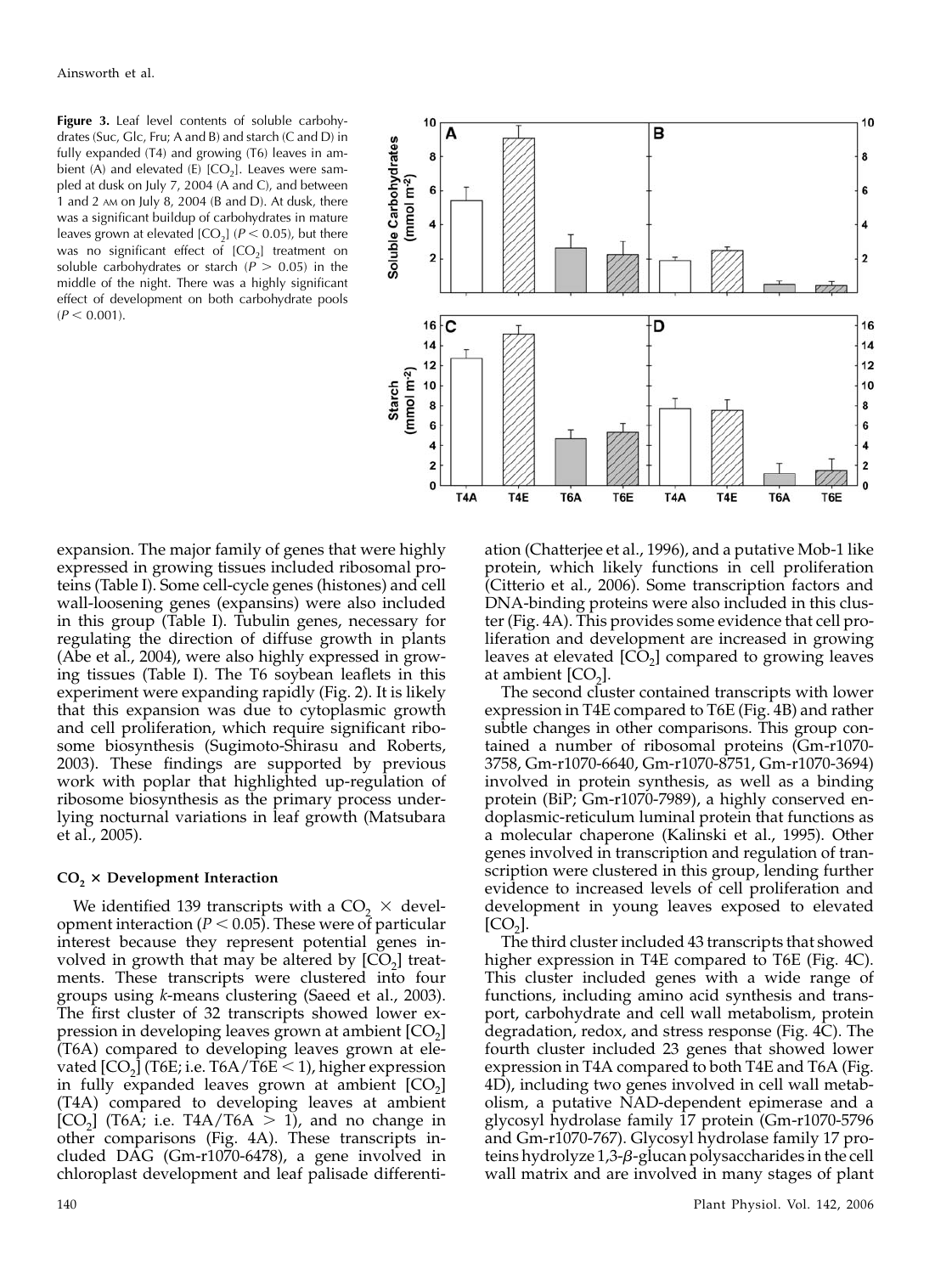| 0.37    | 0.0                              | 2.72                     |                                                              |
|---------|----------------------------------|--------------------------|--------------------------------------------------------------|
| T4A/T4E | <b>TAA/TEA</b><br><b>TEA/TEE</b> | T4E/T6E                  |                                                              |
|         |                                  |                          | Gm-r1070-7416, LEC1-like protein                             |
|         |                                  |                          | Gm-r1070-8398, chloroplast RNA binding protein               |
|         |                                  |                          | Gm-r1070-8550, plasma membrane H+ ATPase                     |
|         |                                  |                          | Gm-r1070-3608, unknown protein                               |
|         |                                  | Gm-r1070-7604, At1q36050 |                                                              |
|         |                                  |                          | Gm-r1070-8604, KH domain-containing protein                  |
|         |                                  | Gm-r1088-6856, At3g09980 |                                                              |
|         |                                  |                          | Gm-r1070-4312, putative Mob1-like protein                    |
|         |                                  | Gm-r1070-6478, DAG       |                                                              |
|         |                                  |                          | Gm-r1070-874, triosephosphate isomerase                      |
|         |                                  |                          | Gm-r1088-8178, lipoxygenase                                  |
|         |                                  |                          | Gm-r1070-7482, phosphatidylserine decarboxylase-like         |
|         |                                  |                          | Gm-r1070-8754, acetyl-CoA carboxylase                        |
|         |                                  |                          | Gm-r1070-6484, ATP synthase (chloroplast precursor)          |
|         |                                  |                          | Gm-r1070-8315, photosystem I reaction center subunit III     |
|         |                                  |                          | Gm-r1088-5307, hydroxyproline-rich protein                   |
|         |                                  |                          | Gm-r1070-4121, casein kinase II alpha subunit                |
|         |                                  |                          | Gm-r1070-4296, putative CBL-interacting protein kinase 23    |
|         |                                  |                          | Gm-r1070-8950, ATP-dependent helicase                        |
|         |                                  |                          | Gm-r1088-8361, DNA-binding protein PD1                       |
|         |                                  | Gm-r1070-7242, rpoC2     |                                                              |
|         |                                  |                          | Gm-r1070-8885, aspartyl protease family protein              |
|         |                                  |                          | Gm-r1070-5304, calcium dependent protein kinase              |
|         |                                  |                          | Gm-r1088-7022, MDR-like p-glycoprotein                       |
|         |                                  |                          | Gm-r1070-7680, putative plastid triose phophate translocator |
|         |                                  | Gm-r1088-7127, No hits   |                                                              |
|         |                                  | Gm-r1070-5372, No hits   |                                                              |
|         |                                  | Gm-r1070-3541, No hits   |                                                              |
|         |                                  |                          | Gm-r1070-1656, At5g39570/MIJ24 40                            |
|         |                                  |                          | Gm-r1070-5874, unknown protein                               |
|         |                                  | Gm-r1070-7217, No hits   |                                                              |
|         |                                  | Gm-r1088-7685, T6D22.8   |                                                              |

Figure 4. Heat map of transcripts with significant  $[CO_2] \times$  trifoliate interaction ( $P < 0.05$ ). Transcripts were clustered into four distinct clusters (A–D) using k-means clustering (TIGR MeV version 3.1). Values for each ratio are expressed by color intensity, where higher expression is indicated by shades of magenta and lower expression by shades of green. Comparisons between  $[CO<sub>2</sub>]$  treatments and developmental stages are described in Figure 1.

| Gm-r1070-4147, AT5q55940/MYN21 5<br>Gm-r1070-8744, allantoinase<br>Gm-r1070-8056, putative TIP120 protein<br>Gm-r1070-5692, 26S proteasome regulatory subunit<br>Gm-r1070-8184, 20S proteasome beta subunit PBB2<br>Gm-r1070-7989, BiP<br>Gm-r1070-9103, protein phosphatase 2C<br>Gm-r1070-3694, 408 ribosomal protein S19-like<br>Gm-r1070-3758, ribosomal protein small subunit 28<br>Gm-r1070-6638, putative translation initiation factor 3<br>Gm-r1070-6640, At3q59540/T16L24 90<br>Gm-r1070-8751, ribosomal protein L29<br>Gm-r1070-6140, putative RING3 protein<br>Gm-r1070-7982, small nuclear ribonucleoprotein polypeptide E<br>Gm-r1070-8620, MAP kinase PsMAPK2<br>Gm-r1070-8375, DNAJ protein-like<br>Gm-r1070-7772, putative protein<br>Gm-r1070-8984, No hits<br>Gm-r1070-4491, No hits<br>Gm-r1070-5946, expressed protein<br>Gm-r1070-9110, AT5q55220/MCO15 17<br>Gm-r1070-1266, No hits | T4A/ | TEA/ | T4A/ | T4E/ |  |
|------------------------------------------------------------------------------------------------------------------------------------------------------------------------------------------------------------------------------------------------------------------------------------------------------------------------------------------------------------------------------------------------------------------------------------------------------------------------------------------------------------------------------------------------------------------------------------------------------------------------------------------------------------------------------------------------------------------------------------------------------------------------------------------------------------------------------------------------------------------------------------------------------------|------|------|------|------|--|
|                                                                                                                                                                                                                                                                                                                                                                                                                                                                                                                                                                                                                                                                                                                                                                                                                                                                                                            |      |      |      |      |  |
|                                                                                                                                                                                                                                                                                                                                                                                                                                                                                                                                                                                                                                                                                                                                                                                                                                                                                                            |      |      |      |      |  |
|                                                                                                                                                                                                                                                                                                                                                                                                                                                                                                                                                                                                                                                                                                                                                                                                                                                                                                            |      |      |      |      |  |
|                                                                                                                                                                                                                                                                                                                                                                                                                                                                                                                                                                                                                                                                                                                                                                                                                                                                                                            |      |      |      |      |  |
|                                                                                                                                                                                                                                                                                                                                                                                                                                                                                                                                                                                                                                                                                                                                                                                                                                                                                                            |      |      |      |      |  |
|                                                                                                                                                                                                                                                                                                                                                                                                                                                                                                                                                                                                                                                                                                                                                                                                                                                                                                            |      |      |      |      |  |
|                                                                                                                                                                                                                                                                                                                                                                                                                                                                                                                                                                                                                                                                                                                                                                                                                                                                                                            |      |      |      |      |  |
|                                                                                                                                                                                                                                                                                                                                                                                                                                                                                                                                                                                                                                                                                                                                                                                                                                                                                                            |      |      |      |      |  |
|                                                                                                                                                                                                                                                                                                                                                                                                                                                                                                                                                                                                                                                                                                                                                                                                                                                                                                            |      |      |      |      |  |
|                                                                                                                                                                                                                                                                                                                                                                                                                                                                                                                                                                                                                                                                                                                                                                                                                                                                                                            |      |      |      |      |  |
|                                                                                                                                                                                                                                                                                                                                                                                                                                                                                                                                                                                                                                                                                                                                                                                                                                                                                                            |      |      |      |      |  |
|                                                                                                                                                                                                                                                                                                                                                                                                                                                                                                                                                                                                                                                                                                                                                                                                                                                                                                            |      |      |      |      |  |
|                                                                                                                                                                                                                                                                                                                                                                                                                                                                                                                                                                                                                                                                                                                                                                                                                                                                                                            |      |      |      |      |  |
|                                                                                                                                                                                                                                                                                                                                                                                                                                                                                                                                                                                                                                                                                                                                                                                                                                                                                                            |      |      |      |      |  |
|                                                                                                                                                                                                                                                                                                                                                                                                                                                                                                                                                                                                                                                                                                                                                                                                                                                                                                            |      |      |      |      |  |
|                                                                                                                                                                                                                                                                                                                                                                                                                                                                                                                                                                                                                                                                                                                                                                                                                                                                                                            |      |      |      |      |  |
|                                                                                                                                                                                                                                                                                                                                                                                                                                                                                                                                                                                                                                                                                                                                                                                                                                                                                                            |      |      |      |      |  |
|                                                                                                                                                                                                                                                                                                                                                                                                                                                                                                                                                                                                                                                                                                                                                                                                                                                                                                            |      |      |      |      |  |
|                                                                                                                                                                                                                                                                                                                                                                                                                                                                                                                                                                                                                                                                                                                                                                                                                                                                                                            |      |      |      |      |  |
|                                                                                                                                                                                                                                                                                                                                                                                                                                                                                                                                                                                                                                                                                                                                                                                                                                                                                                            |      |      |      |      |  |
|                                                                                                                                                                                                                                                                                                                                                                                                                                                                                                                                                                                                                                                                                                                                                                                                                                                                                                            |      |      |      |      |  |
|                                                                                                                                                                                                                                                                                                                                                                                                                                                                                                                                                                                                                                                                                                                                                                                                                                                                                                            |      |      |      |      |  |
| Gm-r1070-4689, No hits<br>Gm-r1070-5287, No hits                                                                                                                                                                                                                                                                                                                                                                                                                                                                                                                                                                                                                                                                                                                                                                                                                                                           |      |      |      |      |  |
| Gm-r1070-5320, expressed protein                                                                                                                                                                                                                                                                                                                                                                                                                                                                                                                                                                                                                                                                                                                                                                                                                                                                           |      |      |      |      |  |
| Gm-r1070-5896, No hits                                                                                                                                                                                                                                                                                                                                                                                                                                                                                                                                                                                                                                                                                                                                                                                                                                                                                     |      |      |      |      |  |
| Gm-r1070-6662, unknown                                                                                                                                                                                                                                                                                                                                                                                                                                                                                                                                                                                                                                                                                                                                                                                                                                                                                     |      |      |      |      |  |
| Gm-r1070-8574, expressed protein                                                                                                                                                                                                                                                                                                                                                                                                                                                                                                                                                                                                                                                                                                                                                                                                                                                                           |      |      |      |      |  |
| Gm-r1070-9170, beta-ketoacyl-ACP reductase                                                                                                                                                                                                                                                                                                                                                                                                                                                                                                                                                                                                                                                                                                                                                                                                                                                                 |      |      |      |      |  |
| Gm-r1070-6846, NADPH-protochlorophyllide oxidoreductase                                                                                                                                                                                                                                                                                                                                                                                                                                                                                                                                                                                                                                                                                                                                                                                                                                                    |      |      |      |      |  |
| Gm-r1070-9097, calnexin                                                                                                                                                                                                                                                                                                                                                                                                                                                                                                                                                                                                                                                                                                                                                                                                                                                                                    |      |      |      |      |  |
| Gm-r1070-7474, stress related protein, putative                                                                                                                                                                                                                                                                                                                                                                                                                                                                                                                                                                                                                                                                                                                                                                                                                                                            |      |      |      |      |  |
| Gm-r1070-2402, No hits                                                                                                                                                                                                                                                                                                                                                                                                                                                                                                                                                                                                                                                                                                                                                                                                                                                                                     |      |      |      |      |  |
| Gm-r1070-3130, chaperonin precursor                                                                                                                                                                                                                                                                                                                                                                                                                                                                                                                                                                                                                                                                                                                                                                                                                                                                        |      |      |      |      |  |
| Gm-r1070-3018, putative Lysyl-tRNA synthetase                                                                                                                                                                                                                                                                                                                                                                                                                                                                                                                                                                                                                                                                                                                                                                                                                                                              |      |      |      |      |  |
| Gm-r1070-7104, At1q31850/68069 m00154                                                                                                                                                                                                                                                                                                                                                                                                                                                                                                                                                                                                                                                                                                                                                                                                                                                                      |      |      |      |      |  |
| Gm-r1070-8602, triose-phosphate isomerase                                                                                                                                                                                                                                                                                                                                                                                                                                                                                                                                                                                                                                                                                                                                                                                                                                                                  |      |      |      |      |  |
| Gm-r1070-5700, mono-lipoyl E2                                                                                                                                                                                                                                                                                                                                                                                                                                                                                                                                                                                                                                                                                                                                                                                                                                                                              |      |      |      |      |  |
| Gm-r1070-5948, unknown protein                                                                                                                                                                                                                                                                                                                                                                                                                                                                                                                                                                                                                                                                                                                                                                                                                                                                             |      |      |      |      |  |
| Gm-r1070-6086, unknown protein                                                                                                                                                                                                                                                                                                                                                                                                                                                                                                                                                                                                                                                                                                                                                                                                                                                                             |      |      |      |      |  |
| Gm-r1070-8994, transcription factor liml                                                                                                                                                                                                                                                                                                                                                                                                                                                                                                                                                                                                                                                                                                                                                                                                                                                                   |      |      |      |      |  |

тєа

TEE

**Ltf.** 

TEE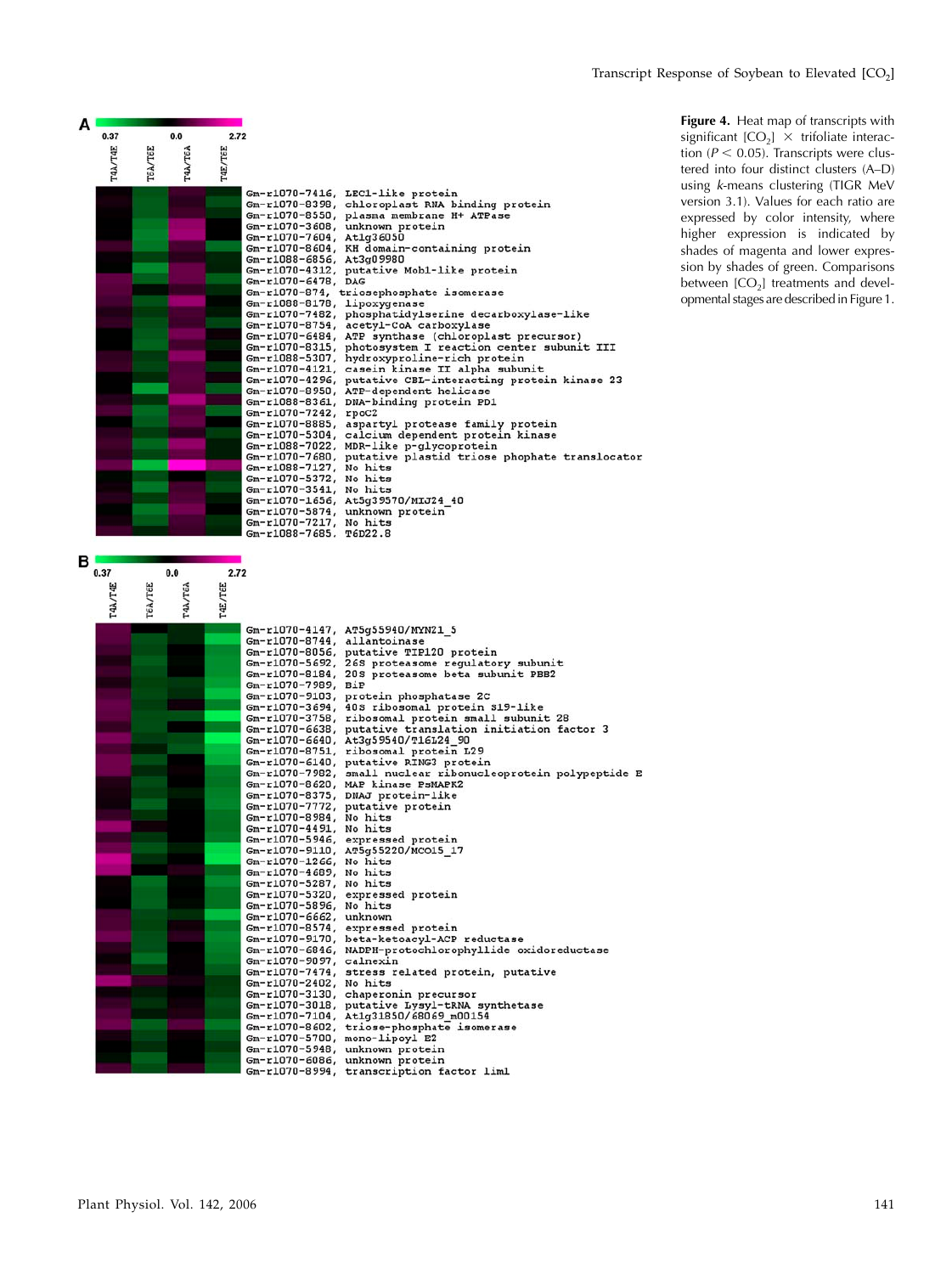Figure 4. (Continued.)



development, including cell division (Thomas et al., 2000). Previous transcriptome analysis of growing poplar leaves showed that glycosyl hydrolase was up-regulated in growing leaves at the time of maximum expansion (Matsubara et al., 2005), supporting our finding that glycosyl hydrolase was expressed at lower levels in fully expanded leaves compared to developing leaves. In general, the clustering of genes with a  $CO<sub>2</sub> \times$  development interaction led to the identification of a number of transcripts involved in

# growth and cell proliferation with high expression in young leaves grown at elevated  $[CO<sub>2</sub>]$ .

# CO<sub>2</sub> Response

The 327  $CO<sub>2</sub>$ -responsive genes were assigned to different functional categories (Fig. 5). Many genes with roles in cellular functions (i.e. cell cycle, RNA regulation of transcription, DNA synthesis, and cell organization) showed higher expression in elevated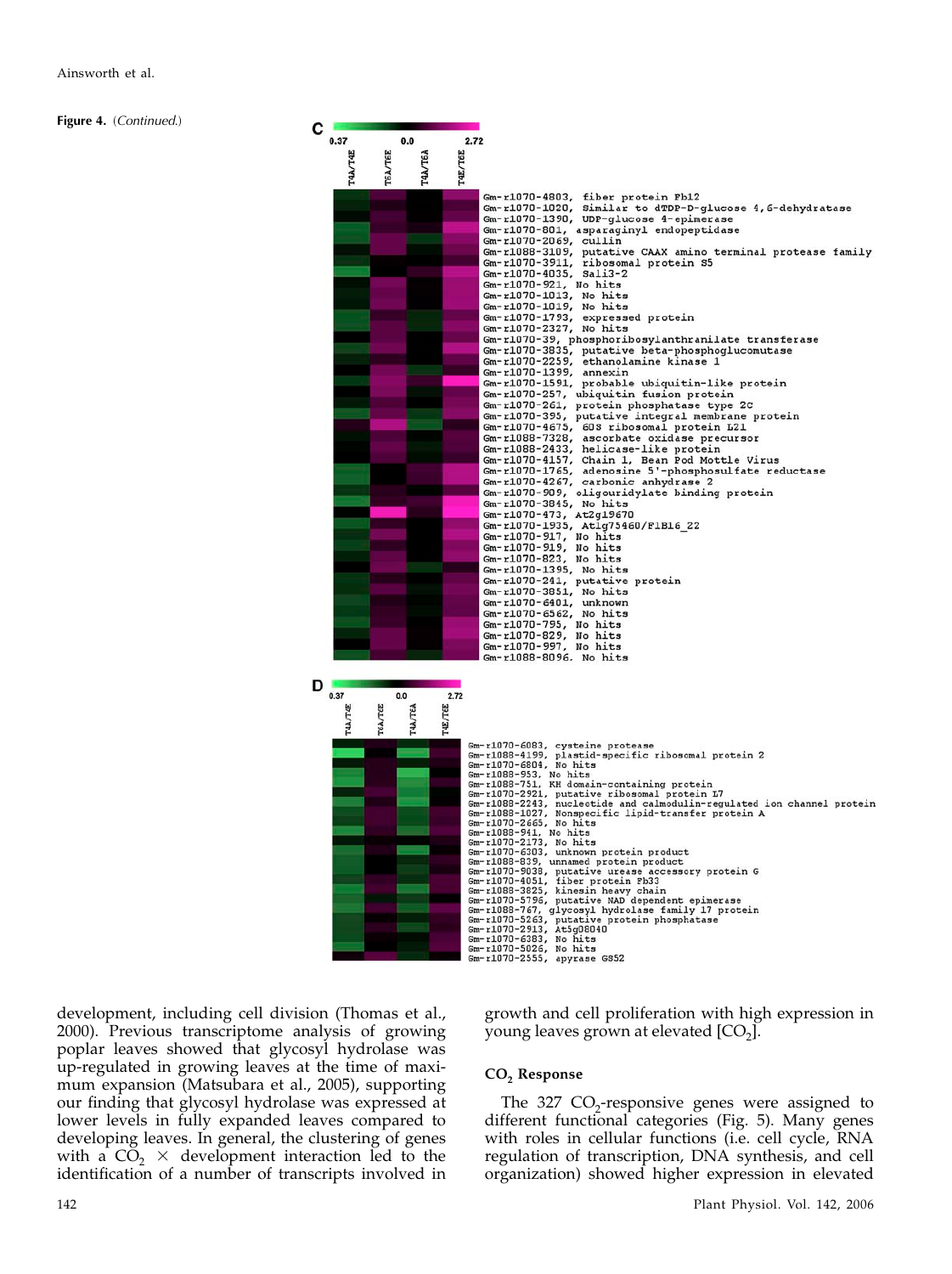

Figure 5. Categorical distribution of genes showing differential expression under elevated  $[CO<sub>2</sub>]$ .

 $[CO<sub>2</sub>]$ . Within this category, most of the genes with higher expression in elevated  $[CO<sub>2</sub>]$  were transcription factors (Table II). While increased expression of transcription factors suggests increased protein synthesis, most transcripts in the protein category (Fig. 5) were involved in protein degradation. These included ubiquitin-specific proteases, Cys proteinases, and different proteosome subunits (Table II). Therefore, we might hypothesize that growth at elevated  $[CO<sub>2</sub>]$  accelerates protein turnover. Other categories where genes were differentially expressed in elevated  $[CO<sub>2</sub>]$ included nitrogen (N) metabolism, hormone metabolism, secondary metabolism (in particular lignin biosynthesis), and transport (Fig. 5; Table II).

Growth of soybeans at elevated  $[CO_2]$  stimulates photosynthesis during the day and results in marked and significant accumulations of soluble carbohydrates and starch at the end of the photoperiod (Fig. 3, A and C; Rogers et al., 2004). Experiments on the day preceding sampling for microarray analysis showed that soybeans grown at elevated  $[CO<sub>2</sub>]$  had increased photosynthesis and a marked end-of-day accumulation of soluble carbohydrates and starch (Fig. 3C). However, measurements of carbohydrate content made in the middle of the night showed no effect of elevated  $[CO<sub>2</sub>]$ (Fig. 3, B and D), suggesting that plants at elevated  $[CO<sub>2</sub>]$  were more rapidly utilizing the accumulated carbohydrate. This period of rapid carbohydrate utilization between dusk and the middle of the night coincided with the time of maximum leaf expansion in young leaves (Ainsworth et al., 2005). Therefore, increased carbohydrate utilization at elevated  $[CO<sub>2</sub>]$ may provide more energy and biochemical precursors to fuel leaf expansion.

The transcripts of genes encoding enzymes of central C metabolism support this hypothesis. Figure 6 depicts a representation of central C metabolism, annotated with the steps where transcript levels indicated that they were up-regulated at elevated  $[CO<sub>2</sub>]$ (Heldt, 1997; Dennis and Blakeley, 2000). There were increased levels of  $\beta$ -amylase, an exoamylase involved in starch degradation (Fig. 6, nos. 1–3; see also Table II). Markedly increased levels of phosphoglucomutase (Fig. 6, no. 11; see also Table II) suggest that the hexose phosphate pool was larger in leaves grown at elevated  $[CO<sub>2</sub>]$ , consistent with an increased availability of hexose from starch degradation. Moving downstream from the hexose phosphate pool, there were increased transcript levels of phosphofructokinase, the first committed step in glycolysis (Fig. 6, no. 6; see also Table II), and all of the enzymes required to make phosphoenolpyruvate from glyceraldehyde-3-P (Fig. 6, Pentose P/Triose P Pool ). Elevated  $[CO<sub>2</sub>]$  also increased transcript levels of a putative pyruvate dehydrogenase (Fig. 6, no. 12; see also Table  $\overline{II}$ ), which provides acetyl-CoA for the tricarboxylic acid (TCA) cycle. There was also a marked increase in phosphogluconate dehydrogenase (Fig. 6, no. 13; see also Table II) at elevated  $[CO<sub>2</sub>]$ . This enzyme is part of the oxidative pentose phosphate (OPP) pathway that is used to provide reductant for biosynthesis and pentose phosphates for nucleotide and nucleic acid biosynthesis. In short, elevated  $[CO<sub>2</sub>]$  clearly increased the transcript levels of genes encoding enzymes of glycolysis, entry to the TCA cycle, and the OPP pathway. Davey et al. (2004) found that long-term growth at elevated  $[CO<sub>2</sub>]$  led to a stimulation of foliar respiration. These data suggest one potential explanation for this observation, i.e. increased flux through glycolysis and the TCA cycle fueled by higher substrate availability (starch) at elevated  $[CO<sub>2</sub>]$ . Figure 6 and Table II also illustrate that a significant proportion of the C presumably flowing through the glycolytic pathway was diverted into secondary metabolism, in particular, cell wall, lignin, and fatty acid biosynthesis. Increases in transcripts associated with enzymes in inositol phosphate and isoprenoid biosynthesis also increased at elevated  $[CO<sub>2</sub>]$  (Fig. 6; Table II).

While developing leaves at both ambient and elevated  $[CO<sub>2</sub>]$  had similarly high relative leaf expansion rates, mature leaves reach a larger final area at elevated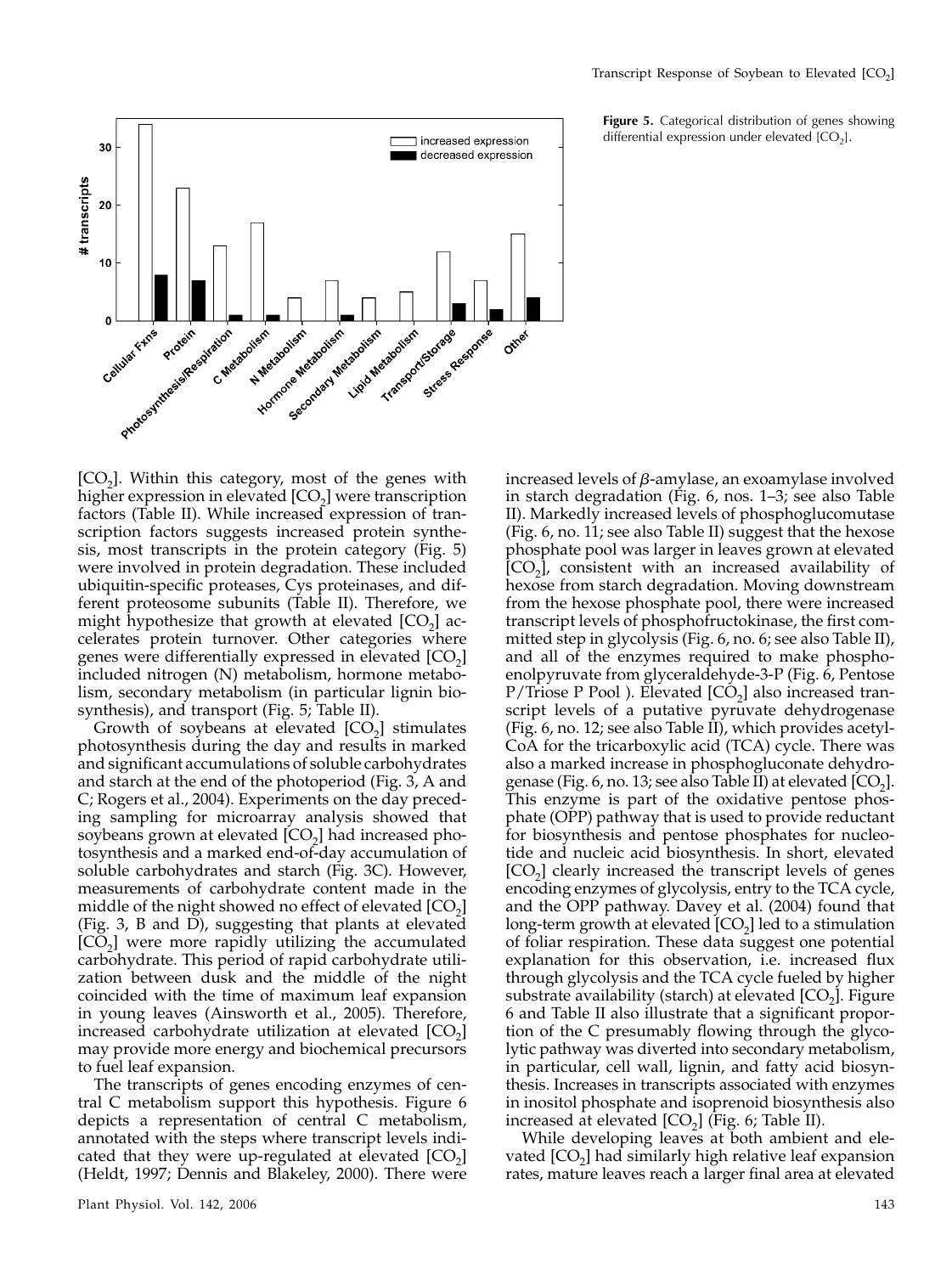Figure 6. Graphical representation of selected gene transcripts up-regulated in response to growth at elevated  $[CO<sub>2</sub>]$ . The arrows and boxes indicate metabolic steps, pathways, or metabolite pools in central C and N metabolism. The colored dots indicate that a gene encoding an enzyme for that step or pathway is significantly up-regulated at elevated  $[CO<sub>2</sub>]$ . The color of the dot indicates the degree of up-regulation at elevated  $[CO<sub>2</sub>]$ relative to ambient  $[CO_2]$  controls (E to A ratio): the darker the color, the greater the up-regulation (see insert). Each spot signifies an individual gene and is coded to the complete list of clones in Table II.



 $[CO<sub>2</sub>]$  (Fig. 2). Data at the transcript level are consistent with the carbohydrate data (Fig. 3) and provide further evidence that biochemical precursors and energy from soluble carbohydrate and starch degradation may stimulate increased leaf growth and area at elevated  $[CO<sub>2</sub>]$ . Carbon from carbohydrate and starch degradation may be used along with other substrates to produce cell walls and phospholipid membranes. This was supported by the increased transcript levels of genes associated with fatty acid biosynthesis and desaturases (Fig. 6; Table II).

Soybeans get most of their N through their association with N-fixing bacteria (Ritchie et al., 1997). However, early in the season when N fixation is low, plants can be N limited and this is exacerbated at

elevated  $[CO<sub>2</sub>]$  (Rogers et al., 2006). We made our measurements early in the season when soybeans at elevated  $[CO<sub>2</sub>]$  are N limited and may be more dependent on soil-borne nitrate than fixed N. Some transcript levels of genes associated with nitrate transport and assimilation (Fig. 6, nos. 20 and 21; see also Table II) were increased at elevated  $[CO_2]$ , and a transcript associated with aromatic amino acid biosynthesis (Fig. 6, no. 19; see also Table II) was also increased at elevated  $[CO<sub>2</sub>]$ . The reduced levels of transcripts for protein synthesis and increased levels for protein degradation, cell wall biosynthesis, lignin, and fatty acid production suggest that there may be a shift away from N-rich proteins to biosynthetic products with higher C to N ratios occurring at elevated  $[CO<sub>2</sub>]$ . This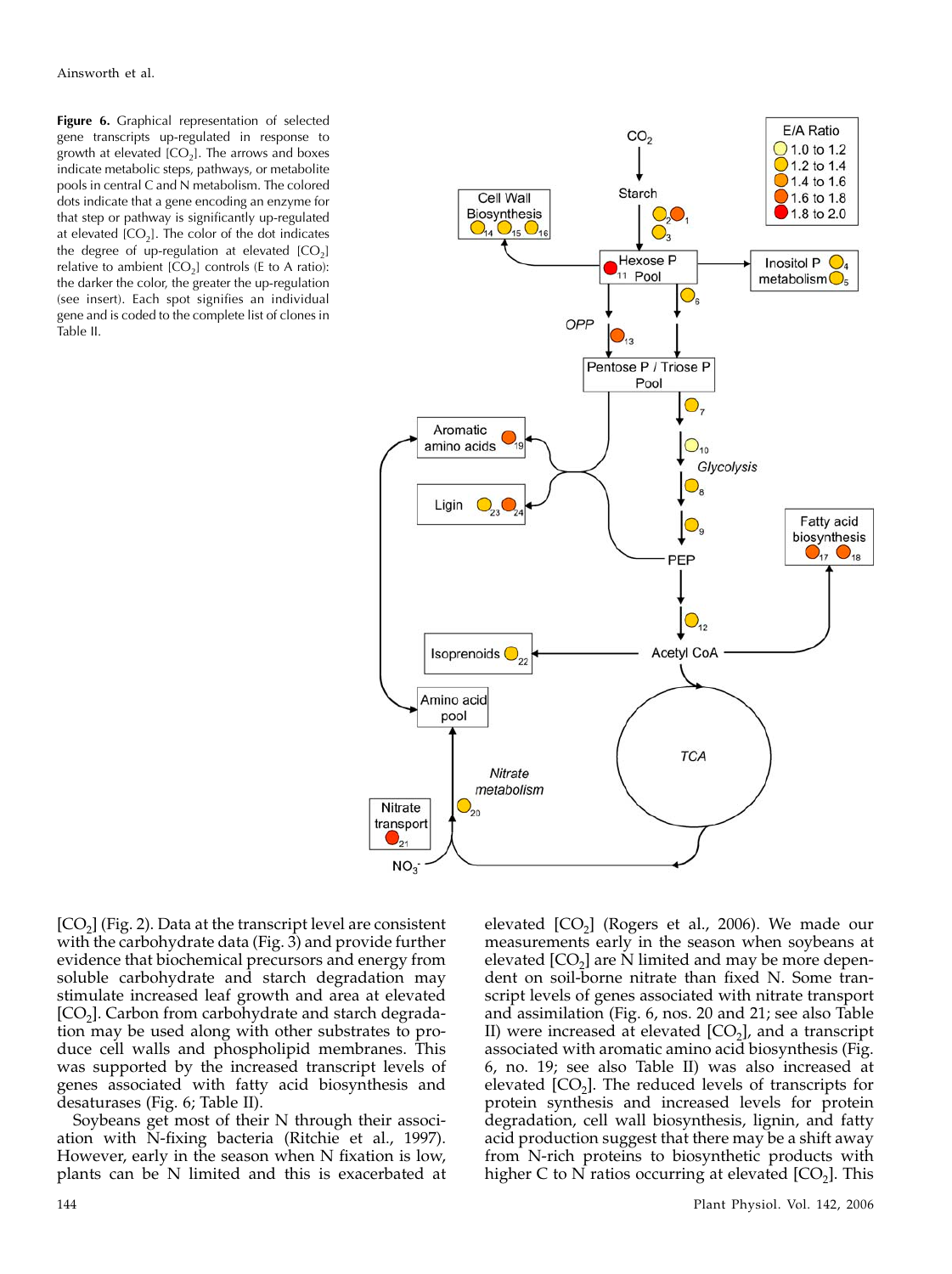is supported by the increased levels of the OPP enzyme phosphogluconate dehydrogenase, indicating that, at elevated  $[CO<sub>2</sub>]$ , C is being utilized for biosynthesis rather than simply increased energy production.

## **CONCLUSION**

In this field study, we investigated the transcriptome response of soybean to elevated  $[CO<sub>2</sub>]$  in growing and fully expanded leaves. We tested the hypothesis that increased C assimilation in plants grown at elevated  $[CO<sub>2</sub>]$  altered pools of carbohydrates and transcripts that control growth and expansion of young leaves. It is well established that elevated  $[CO<sub>2</sub>]$  increases photosynthetic C fixation and carbohydrate synthesis (Long et al., 2004); however, this research suggests that at the transcript level, elevated  $[CO<sub>2</sub>]$  also stimulates the respiratory breakdown of carbohydrates, which likely provides increased fuel for leaf expansion and growth at elevated  $[CO<sub>2</sub>]$ .

# MATERIALS AND METHODS

## Experimental Site

Soybeans (Glycine max cv 93B15; Pioneer Hi-Bred) were grown at the SoyFACE facility, located in Champaign, IL (40°02'N, 88°14'W, 228 m above sea level). SoyFACE was established on a tile-drained field that has been in continuous cultivation for more than 100 years. The 32-ha site has organically rich Flanagan/Drummer series soil. Following standard agronomic practice in the region, no fertilizer was applied. The crop was planted on May 28, 2004, and measurements were made on July 8, 2004, when the crop was in the vegetative growth phase (Ritchie et al., 1997). The experiment consisted of four blocks, each containing two 20-m-diameter octagonal plots. One plot was fumigated from sunrise to sunset to an elevated target  $[CO<sub>2</sub>]$  of 550  $\mu$ mol  $\mathrm{mol}^{-1}$ , using the FACE design of Miglietta et al. (2001); the other plot provided a current ambient  $\text{[CO}_2\text{]}$  control (375  $\mu \text{mol}$  mol $^{-1}$ ). In 2004, the actual elevated [CO<sub>2</sub>] averaged across the growing season was 550  $\mu$ mol mol<sup>-1</sup>. One-minute averages of  $[CO_2]$  within the plots were within  $\pm 20\%$  of the 550  $\mu$ mol mol<sup>-</sup> target 93% of the time (T. Mies, personal communication).

## Leaf Growth

The length of T4 and T6 lateral leaflets was tracked with a ruler  $(\pm 0.1 \text{ cm})$ approximately every other day from initiation of T4 until sampling of both developmental stages on July 7, 2004. Growth of 12 leaflets on six randomly selected plants per plot was followed. Leaf development in field-grown plants was similar to leaf development of plants raised in growth chambers, where a homogeneous distribution of growth along the leaf blade and a distinct diurnal rhythm of expansion were described for leaflets of a similar developmental stage (Ainsworth et al., 2005).

## Leaf Carbohydrates

Leaf discs from T4 and T6 middle leaflets of three plants within each plot were sampled for analysis of carbohydrates between 1 and 2 AM on July 8, 2004. Therefore, 12 leaflets per developmental stage and  $[CO<sub>2</sub>]$  treatment were sampled. Each disc (approximately  $1.8 \text{ cm}^2$ ) was removed from a vein-free area of a middle leaflet, wrapped in foil, and plunged immediately into liquid N. Samples were lyophilized prior to analysis.

Individual leaf discs were powdered in liquid N. Foliar contents of carbohydrates were extracted from ground leaf tissue in 80% (v/v), buffered (2 mm HEPES, pH 7.8) ethanol at 80°C. Four 20-min incubations were needed to recover the soluble carbohydrates. Glc, Fru, and Suc were determined using a continuous enzymatic substrate assay (Jones et al., 1977). For starch determination, pellets of the ethanol extraction were solubilized by heating to 95°C in 0.1 m NaOH. The NaOH solution was then acidified to pH 4.9, and

starch content was determined as Glc equivalents (Hendriks et al., 2003). For the comparison of carbohydrates, a mixed-model ANOVA was performed with trifoliate and CO<sub>2</sub> treatment as fixed effects and block as a random effect (SAS Institute).

#### Microarray Analysis

T4 and T6 lateral leaflets from 12 individual soybeans within each plot were harvested between 1 and 2 AM. Entire leaflets were cut, wrapped in foil, plunged immediately into liquid N, and then lyophilized (Multi-Dry Lyophilizer; FTS Systems) and stored at –20°C. Total RNA was extracted from six pooled freeze-dried leaflets from each plot and developmental stage using a SDS/phenol chloroform method and lithium chloride precipitation (Wang and Vodkin, 1994). RNA content was quantified by spectrophotometry, and the integrity was confirmed using agarose gel electrophoresis (Sambrook et al., 1989). RNA was further purified using RNeasy columns (Qiagen) according to the manufacturer's instructions. Prior to labeling, purified RNA was concentrated in a Speed Vac (Savant Instruments). The cDNA synthesis, probe labeling, hybridization conditions, and slide scanning followed Vodkin et al. (2004). Microarrays from two reracked libraries, Gm-1070 and Gm-1088, were probed. The experimental design for the microarray experiment is illustrated in Figure 1. Three of the four experimental blocks in the FACE experiment were used. Each double-headed arrow represents four arrays per library, two biological samples of RNA (from six pooled leaflets), and the dye swaps (technical replicates). Therefore, a total of 96 separate hybridizations were made.

Spot intensities were quantified using Imagene 6.1 (Biodiscovery). The local background was subtracted for each spot, and spots were normalized to the median intensity of each dye on each slide. The natural log of the background-corrected median signal was used for all statistical analyses. Spots flagged by the Imagene image analysis software were removed from subsequent analyses (Prakash and Petrov, 2004). Reliability of the data was evaluated with Pearson correlation coefficients and kappa statistics on pairwise comparisons of arrays. Five slides from library Gm-1070 and three slides from library Gm-1088 had low-weighted kappa values  $(< 0.50$ ) and were dropped from the analysis. Gm-1070 contained 9,216 cDNA clones from various developmental stages of immature cotyledons, flowers, pods, and seed coats, and Gm-1088 contained 9,216 cDNA clones from cotyledons and hypocotyls of germinating seedlings and other plant parts subjected to various pathogens or environmental stress conditions (Vodkin et al., 2004). Transcripts that had missing data points on more than 20% of the arrays were also dropped from the analysis. Therefore, 5,314 transcripts from library Gm-1070 and 5,831 transcripts from library Gm-1088 were included in the analysis of variance.

Biological and technical replications were averaged for each plot for statistical analysis. A mixed-model ANOVA was performed, with trifoliate and  $CO<sub>2</sub>$  treatment as fixed effects and block as a random effect. The model was tested for conformation to the assumption of normality of the residuals using the Shapiro-Wilkes Test. A Bonferroni significance level was used as an initial criterion for rejecting the null hypothesis of a significant treatment effect (0.05/5,314 for Gm-1070 and 0.05/5,831 for Gm-1088). No genes were significant at the Bonferroni level, so we used a second nominal threshold of  $\alpha$  < 0.05 because type I and II errors are inversely related and because Bonferroni correlation is overly conservative (Kerr and Churchill, 2001; Wayne and McIntyre, 2002). If no evidence for departure from normality of the residuals was evident and the  $P$  value for the test of differences was  $\leq$ 0.05, the gene was considered significant, following the methods of Li et al. (2004). All analyses were performed in SAS. Reproducibility of the hybridizations and degree of variation between technical and biological replicates and experimental blocks in the field are illustrated in Supplemental Figure 1.

#### ACKNOWLEDGMENTS

We thank Steve Long and Tim Mies for management and maintenance of the SoyFACE facility. We thank L. McIntyre for assistance with statistical analysis of the experiment and insightful comments on an early draft of the manuscript. We thank R. Knepp, K. Gillespie, A.M. Boone, and S.I. Jones for technical help with RNA extractions, microarray protocols, and bioinformatics.

Received July 3, 2006; accepted July 25, 2006; published July 28, 2006.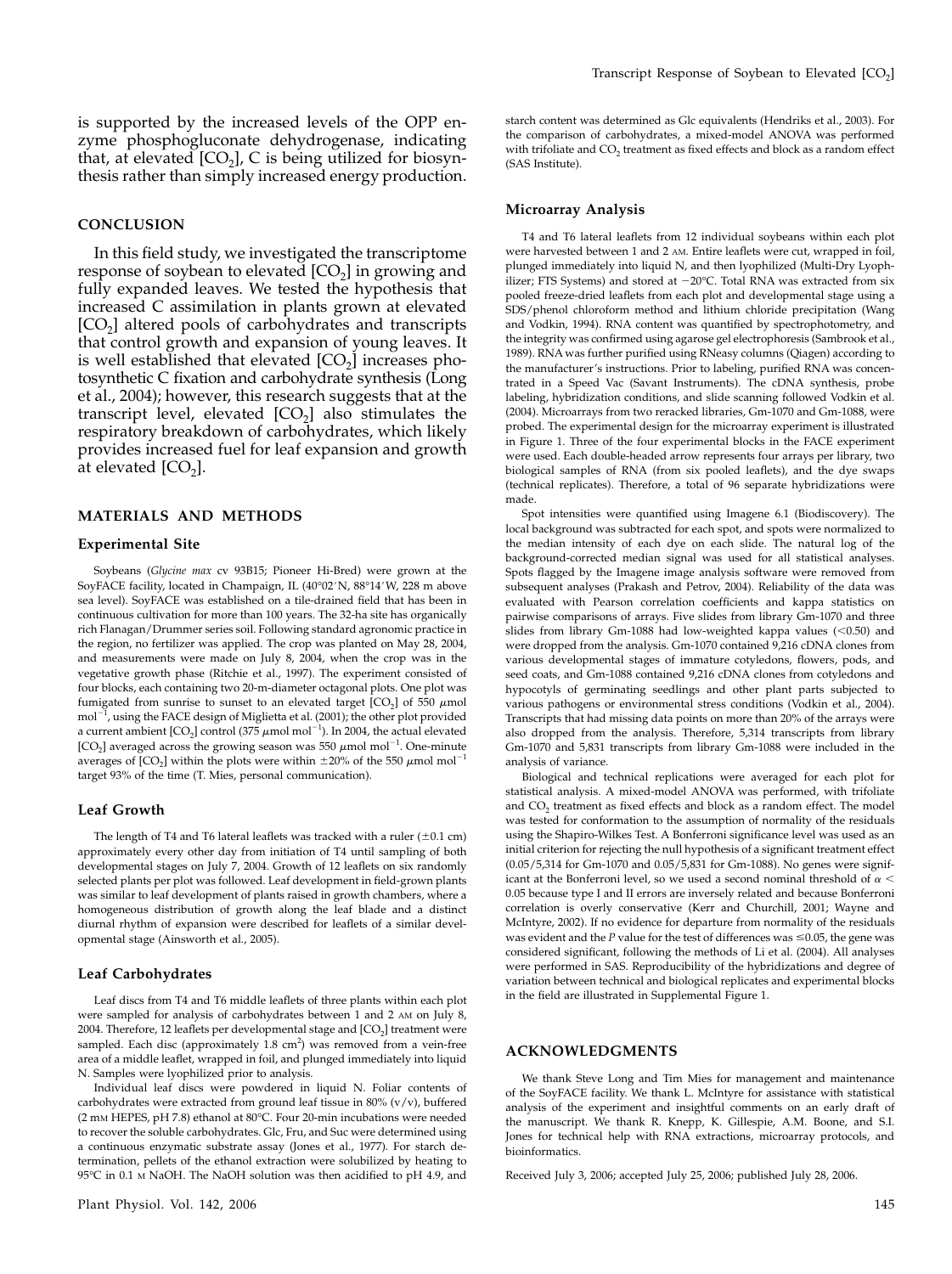# LITERATURE CITED

- Abe T, Thitamadee S, Hashimoto T (2004) Microtubule defects and cell morphogenesis in the lefty1lefty2 tubulin mutant of Arabidopsis thaliana. Plant Cell Physiol 45: 211–220
- Ainsworth EA, Davey PA, Bernacchi CJ, Dermody OC, Heaton EA, Moore DJ, Morgan PB, Naidu SL, Ra HSY, Zhu XG, et al (2002) A metaanalysis of elevated  $[CO<sub>2</sub>]$  effects on soybean (Glycine max) physiology, growth and yield. Glob Change Biol 8: 695–709
- Ainsworth EA, Walter A, Schurr U (2005) Glycine max leaflets lack a basetip gradient in growth rate. J Plant Res 118: 343–346
- Avery GS (1933) Structure and development of the tobacco leaf. Am J Bot 20: 565–592
- Bernacchi CJ, Leakey ADB, Heady LE, Morgan PB, Rogers A, Long SP, Ort DR (2006) Hourly and seasonal variation in photosynthesis and stomatal conductance of soybean grown at future  $CO<sub>2</sub>$  and ozone concentrations for three years under fully open air conditions. Plant Cell Environ doi/10.1111/j.1365-3040.2006.01581.x
- Bunce JA (1977) Leaf elongation in relation to leaf water potential in soybean. J Exp Bot 28: 156–161
- Chatterjee M, Sparvoli S, Edmunds C, Garosi P, Finlay K, Martin C (1996) DAG, a gene required for chloroplast differentiation and palisade development in Antirrhinum majus. EMBO J 15: 4194–4207
- Citterio S, Piatti S, Albertini E, Aina R, Varotta S, Barcaccia G (2006) Alfalfa Mob1-like proteins are involved in cell proliferation and are localized in the cell division plane during cytokinesis. Exp Cell Res 312: 1050–1064
- Davey PA, Hunt S, Hymus GJ, DeLucia EH, Drake BG, Karnosky DF, Long SP (2004) Respiratory oxygen uptake is not decreased by an instantaneous elevation of  $[CO<sub>2</sub>]$ , but is increased with long-term growth in the field at elevated  $CO<sub>2</sub>$ . Plant Physiol 134: 520-527
- Dennis DT, Blakeley SD (2000) Carbohydrate metabolism. In BB Buchanan, W Gruissem, RL Jones, eds, Biochemistry and Molecular Biology of Plants. American Society of Plant Physiologists, Rockville, MD, pp 631–675
- Dermody O, Long SP, Delucia EH (2006) How does elevated  $CO<sub>2</sub>$  or ozone affect the leaf-area index of soybean when applied independently? New Phytol 169: 145–155
- Druart N, Rodríguez-Buey M, Barron-Gafford G, Sjödin A, Bhalerao R, Hurry V (2006) Molecular targets of elevated  $[CO<sub>2</sub>]$  in leaves and stems of Populus deltoides: implications for future tree growth and carbon sequestration. Funct Plant Biol 33: 121–131
- Ferris R, Sabatti M, Miglietta F, Mills RF, Taylor G (2001) Leaf area is stimulated in Populus by free air CO<sub>2</sub> enrichment (POPFACE), through increased cell expansion and production. Plant Cell Environ 24: 305–315
- Gupta P, Duplessis S, White H, Karnosky DF, Martin F, Podila GK (2005) Gene expression patterns of trembling aspen trees following long-term exposure to interacting elevated  $CO<sub>2</sub>$  and tropospheric  $O<sub>3</sub>$ . New Phytol 167: 129–142
- Heldt HW (1997) Plant Biochemistry and Molecular Biology. Oxford University Press, New York
- Hendriks JHM, Kolbe A, Gibon Y, Stitt M, Geigenberger P (2003) ADPglucosepyro-phosphorylase is activated by posttranslational redoxmodification in response to light and to sugars in leaves of Arabidopsis and other plant species. Plant Physiol 133: 838–849
- Kalinski A, Rowley DL, Loer DS, Foley C, Buta G, Herman EM (1995) Binding-protein expression is similar to temporal, developmental and stress-induced regulation in terminally differentiated soybean organs. Planta 195: 611–621
- Kerr MK, Churchill GA (2001) Statistical design and the analysis of gene expression microarray data. Genome Res 77: 123–128
- Jones MGK, Outlaw WH, Lowry OH (1977) Enzymic assay of  $10^{-7}$  to  $10^{-14}$ moles of sucrose in plant tissues. Plant Physiol 60: 379–383
- Li H, Singh AK, McIntyre LM, Sherman LA (2004) Differential gene expression in response to hydrogen peroxide and the putative PerR regulon of Synechocystis sp. strain PCC 6803. J Bacteriol 186: 3331–3345
- Long SP, Ainsworth EA, Leakey ADB, Nosberger J, Ort DR (2006) Food for thought: lower-than-expected crop yield stimulation with rising  $CO<sub>2</sub>$ concentrations. Science 312: 1918–1921
- Long SP, Ainsworth EA, Rogers A, Ort DR (2004) Rising atmospheric carbon dioxide: plants FACE the future. Annu Rev Plant Biol 55: 591–628
- Matsubara S, Hurry V, Druart N, Benedict C, Janzik I, Chavarría-Krauser A, Walter A, Schurr U (2005) Nocturnal changes in leaf growth of

Populus deltoides are controlled by cytoplasmic growth. Planta 223: 1315–1328

- Miglietta F, Peressotti A, Vaccari FP, Zaldei A, de Angelis P, Scarascia-**Mugnozza G** (2001) Free-air  $CO<sub>2</sub>$  enrichment (FACE) of a poplar plantation: the POPFACE fumigation system. New Phytol 150: 465–476
- Morgan PB, Bollero GA, Nelson RL, Dohleman FG, Long SP (2005) Smaller than predicted increase in aboveground net primary production and yield of field-grown soybean under fully open-air  $[CO<sub>2</sub>]$  elevation. Glob Change Biol 11: 1856–1865
- Ort DR, Ainsworth EA, Aldea M, Allen DJ, Bernacchi CJ, Berenbaum MR, Bollero GA, Cornic G, Davey PA, Dermody O, et al (2006) SoyFACE: the effects and interactions of elevated  $[CO<sub>2</sub>]$  and  $[O<sub>3</sub>]$  on soybean. In J Nösberger, SP Long, RJ Norby, M Stitt, GR Hendrey, H Blum, eds, Managed Ecosystems and CO<sub>2</sub>: Case Studies, Processes and Perspectives. Springer, Berlin, pp 71–85
- Prakash PJ, Petrov A (2004) Gene Flagging in ImaGene. Biodiscover Inc. Technical Bulletin. Biodiscover Inc., El Segundo, CA, pp 1–7
- Prentice IC, Farquhar GD, Fasham MJR, Goulden ML, Heimann M, Jaramillo VJ, Kheshgi HS, LeQuere C, Scholes RJ, Wallace DWR, et al (2001) The carbon cycle atmospheric carbon dioxide. In JT Houghton, Y Ding, DJ Griggs, M Noguer, PJ Van der Linder, X Dai, K Maskell, CA Johnson, eds, Climate Change 2001: The Scientific Basis. Contributions of Working Group I to the Third Assessment Report of the Intergovernmental Panel on Climate Change. Cambridge University Press, New York, pp 183–239
- Raines CA, Paul MJ (2006) Products of leaf primary carbon metabolism modulate the developmental programme determining plant morphology. J Exp Bot 57: 1857–1862
- Ritchie SW, Hanaway JJ, Thompson HE, Benson GO (1997) How a Soybean Plant Develops. Special Report Number 53. Iowa State University, Ames, IA
- Rogers A, Allen DJ, Davey PA, Morgan PB, Ainsworth EA, Bernacchi CJ, Cornic G, Dermody O, Dohleman FG, Heaton EA, et al (2004) Leaf photosynthesis and carbohydrate dynamics of soybeans grown throughout their life-cycle under Free-Air Carbon dioxide Enrichment. Plant Cell Environ 27: 449–458
- Rogers A, Gibon Y, Stitt M, Morgan PB, Bernacchi CJ, Ort DR, Long SP (2006) Increased carbon availability at elevated carbon dioxide concentration improves N assimilation in a legume. Plant Cell Environ 29: 1651–1658
- Saeed AI, Sharov V, White J, Li J, Liang W, Bhagabati N, Braisted J, Klapa M, Currier TM, Sturn A, et al (2003) TM4: a free, open-source system for microarray data management analysis. Biotechniques 34: 374–378
- Sambrook J, Fritsch EF, Maniatis T (1989) Molecular Cloning: A Laboratory Manual, Ed 2. Cold Spring Harbor Laboratory Press, Cold Spring Harbor, NY
- Schurr U, Walter A, Rascher U (2006) Functional dynamics of plant growth and photosynthesis—from steady-state to dynamics—from homogeneity to heterogeneity. Plant Cell Environ 29: 340–352
- Smith AM, Zeeman SC, Smith SM (2005) Starch degradation. Annu Rev Plant Biol 56: 73–98
- Sugimoto-Shirasu K, Roberts K (2003) ''Big it up'': endoreduplication and cell-size control in plants. Curr Opin Plant Biol 6: 544–553
- Taylor G, Ranasinghe S, Bosac C, Gardner SDL, Ferris R (1994) Elevated CO<sub>2</sub> and plant growth: cellular mechanisms and responses of whole plants. J Exp Bot 45: 1761–1774
- Taylor G, Street NR, Tricker PJ, Sjödin A, Graham L, Skogström O, Calfapietra C, Scarascia-Mugnozza G, Jansson S (2005) The transcriptome of Populus in elevated CO<sub>2</sub>. New Phytol 167: 143-154
- Taylor G, Tricker PJ, Zhang FZ, Alston VJ, Miglietta F, Kuzminsky E (2003) Spatial and temporal effects of free-air  $CO<sub>2</sub>$  enrichment (POP-FACE) on leaf growth, cell expansion, and cell production in a closed canopy of poplar. Plant Physiol 131: 177–185
- Thomas BR, Romero GO, Nevins DJ, Rodriguez RL (2000) New perspectives on the endo-beta-glucanases of glycosyl hydrolase Family 17. Int J Biol Macromol 27: 139–144
- Trainotti L, Pavanello A, Casadoro G (2004) Differential expression of genes in apical and basal tissues of expanding tobacco leaves. Plant Sci 167: 679–686
- Tricker PJ, Calfapietra C, Kuzminsky E, Puleggi R, Ferris R, Nathoo M, Pleasants LJ, Alston V, de Angelis P, Taylor G (2004) Long-term acclimation of leaf production, development, longevity and quality